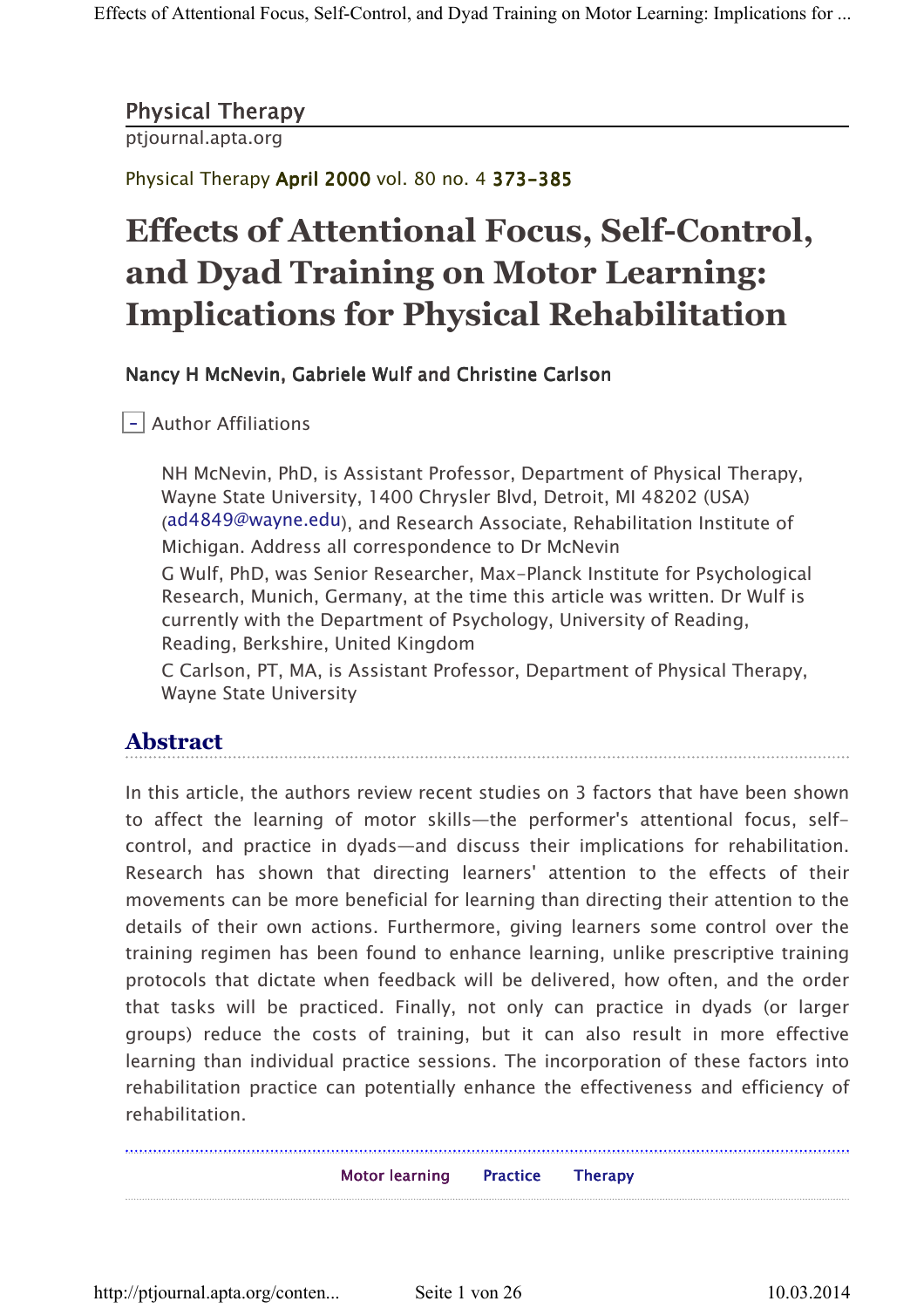Motor learning research, with its focus on discovering the laws and principles underlying the acquisition of motor skills, has, in our opinion, had little impact on clinical applications in physical therapy. $^1$  Recently, at a workshop sponsored by the National Center for Medical Rehabilitation Research, the argument was made that even though "learning is central to medical rehabilitation … most therapists' use of learning principles is intuitive and the result of their personal clinical experience."<sup>2</sup> (p557) Moreover, we contend that this state of affairs will likely persist, if the paucity of current clinical research is any indication. Much of the research on motor learning has used relatively simple, laboratory-type tasks that generally lack the complexity inherent in many real-life skills<sup>3,4</sup> (G Wulf and CH Shea, unpublished research) and have little in common with the types of functional skills patients learn as part of their rehabilitation. In real-life settings, motor skills often consist of various submovements that have to be coordinated and require the control of multiple degrees of freedom. In recent years, researchers have begun to examine the effects of different variables on motor skill learning from the perspective of complex skills. Their findings may have implications for clinical interventions in physical therapy.

In this article, we focus on 3 factors that have recently been shown to have effects on the learning of (complex) motor skills: the performer's focus of attention while executing a motor task, the learner's control over the training regimen, and practice in dyads (or larger groups). Although a number of researchers in these areas have demonstrated the impact of these factors, no attempt has been made to incorporate them into rehabilitation. We will provide an overview of the research on these factors, discuss explanations for their effects, and suggest possible applications.

# Attentional Focus in Motor Skill Learning

Although motor behavior research is often concerned with identifying factors that aid skill acquisition, one area that has received remarkably little interest is the role that instructions play in promoting learning. For many complex motor tasks where the learner is required to coordinate and control the many degrees of freedom associated with performing the task, the instructions delivered by a coach can theoretically simplify a potentially daunting task. The instructions are often geared toward directing the performer's attention to various components of the skill being acquired. The coach can either give instructions on what the performer should pay attention to before the skill is executed or provide feedback during or after the performance.

#### **Instructions**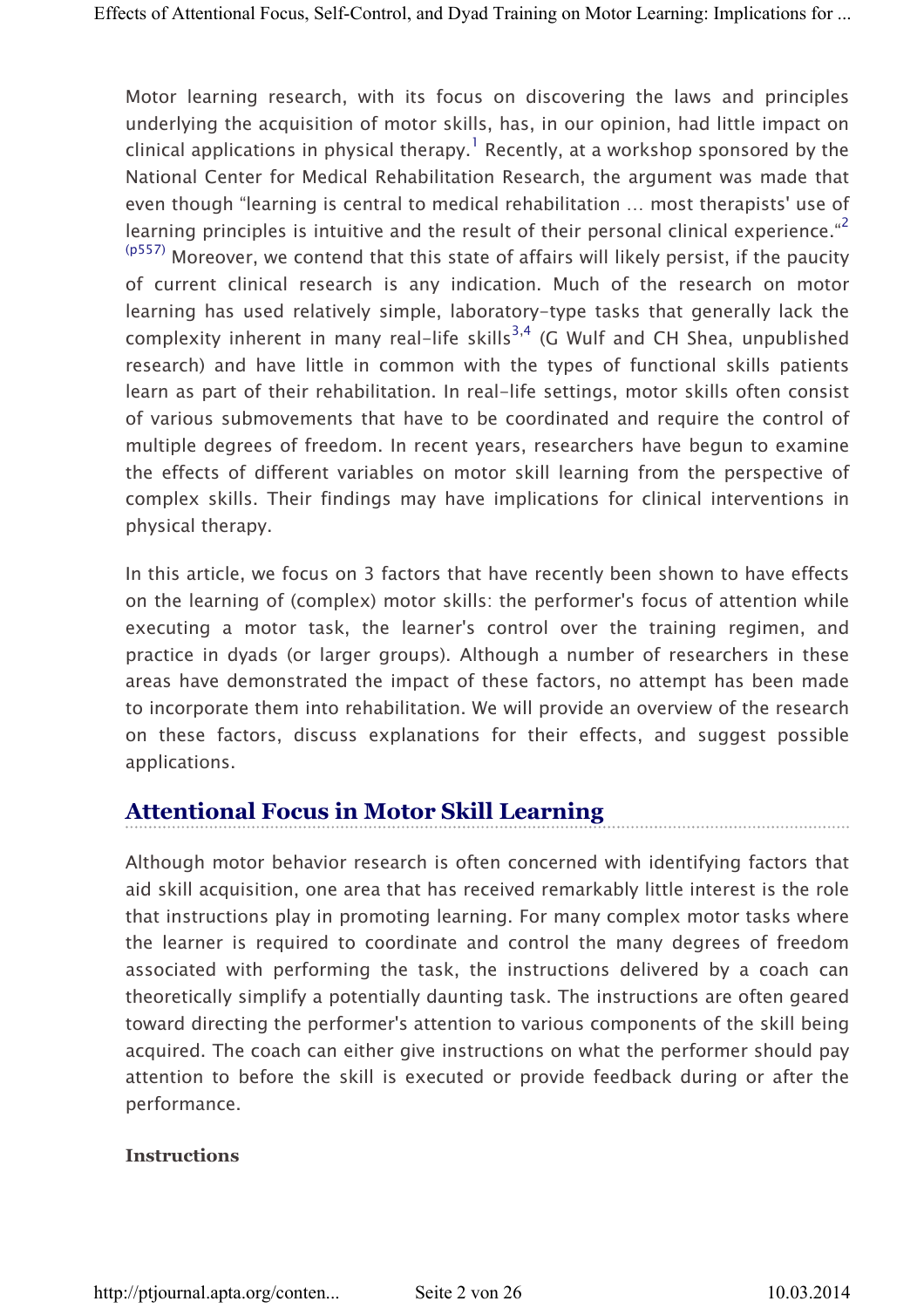Anecdotal reports suggest that attention focused on a person's own body movements can be detrimental to the performance of well-learned skills. $5-10$  Only recently, however, have researchers begun to examine experimentally the effects of paying attention to one's movements on performance and learning. Wulf and Weigelt<sup>11</sup> (experiment 2) conducted research that supported this contention. In this experiment, performers with no central nervous system (CNS) injuries who had practiced a complex motor skill (slalom-like movements on a ski simulator) over the course of several days were given instructions regarding the optimal movement pattern. Participants were instructed at the start of practice when to exert force within a movement cycle—instructions that presumably directed the performer's attention to her or his own body movements. The investigators found that these instructions resulted in decreases in performance, which they interpreted as evidence for the negative effects of concentrating on one's own movements in well-practiced skills.

Evidence for the detrimental effects of self-attention at advanced stages of learning led some researchers to examine how directing performers' attention to their body movements affects the learning of *new* skills. For example, Singer et  $al<sup>12</sup>$  had participants with no known neurological impairments practice a ballthrowing task under different attentional-focus instructions (ie, focus on the movement mechanics versus focus on a relevant, external cue). They found that "nonawareness" strategies, in which learners were instructed to perform the task without consciously attending to the movement pattern, produced a more effective performance during acquisition and transfer (a novel variation on the practiced task) than an "awareness" strategy, which required learners to consciously attend to the movement. Radial error associated with throwing to a target declined, as did variability.

In another experiment, Wulf and Weigelt<sup>11</sup> (experiment 1) gave learners instructions about the optimal movement pattern on a ski simulator at the beginning of practice. They found that participants who received these instructions had poorer performance during practice and in a transfer test (under "stress") in comparison with a group of learners who received no such instructions. That is, providing instructions resulted in poorer learning than providing no instructions at all did. Thus, there is some evidence that directing the performer's attention to his or her own movements can disrupt the execution of automated skills and can have degrading effects on the learning of new skills.

In the light of these findings, Wulf et  $al<sup>13</sup>$  examined how instructions could be optimized so that the learner is directed toward the desired movement pattern without degrading performance. In their study, the effectiveness of instructions related to the learner's own body movements (internal focus) versus instructions related to the *effects* of the performer's actions on the environment (ie, the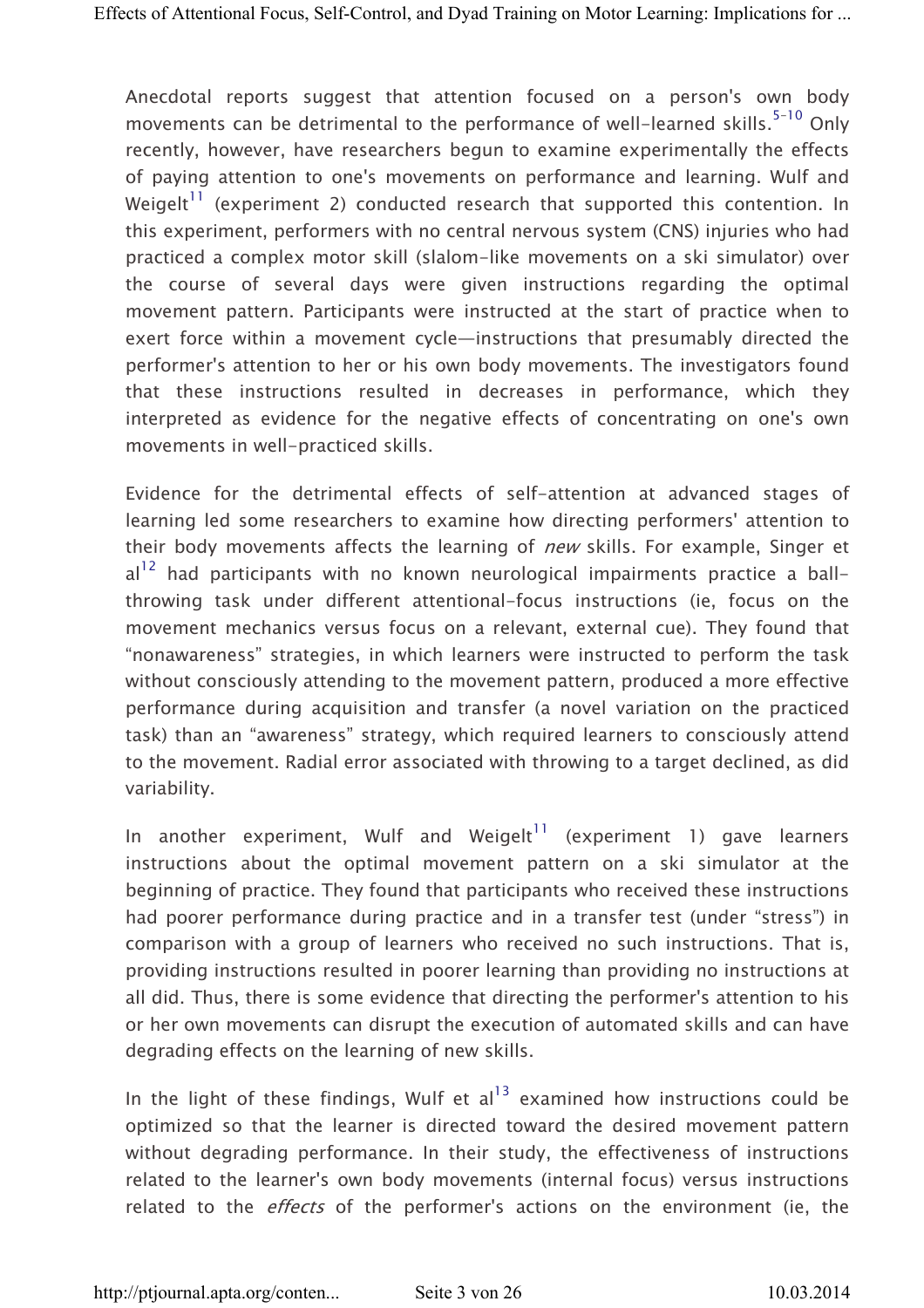experimental apparatus [external focus]) were examined. They instructed participants with no known impairments who were learning to perform slalom-like movements on the ski simulator when to exert force on the platform of the simulator on which the participant was standing. One group (internal focus group) was instructed to focus on their feet and to try to exert force with the right foot when the platform moved to the right, or vice versa. A second group (external focus group) was instructed to focus on the wheels of the platform that were located directly under their feet and to exert force on the right pair of wheels when the platform moved to the right, or vice versa. The difference in the instructions and in the presumed locus of attention (imagined distance between the imperative "cues" was minimal) between these groups was minor. However, the results indicated that these 2 types of instructions had different effects on learning this task. The external focus condition was much more effective in the production of large movement amplitudes than the internal focus group, which was not different from a control group that received no special instructions for both practice and retention (Fig. 1). Thus, the instructions that directed the learners' attention to the effects of their movement were more beneficial than the instructions directing the learners' attention to the movements themselves (or no instructions at all).



## Figure 1.

Movement amplitudes on the skisimulator task for the internal-focus, external-focus, and control groups in the study by Wulf et al. $^{14}$  Reprinted with permission from Research Quarterly for Exercise and Sport, volume 70, pages 120 –126, copyright 1999 by the American Alliance for Health, Physical Education, Recreation and Dance, 1900 Association Dr, Reston, VA 20191.

These findings were replicated in a second experiment in which participants were required to learn how to maintain their balance on a stabilometer. They were instructed either to try to keep their feet level (internal focus group) or to try to keep 2 markers, which were attached to the stabilometer board directly in front of their feet, horizontal (external focus group). The difference between the 2 sets of instructions and the locus to which learners directed their attention was again minimal. However, in a subsequent retention test in which participants were not provided instructions, those participants who focused on the external effects of their movements (markers on the board) were once again more effective in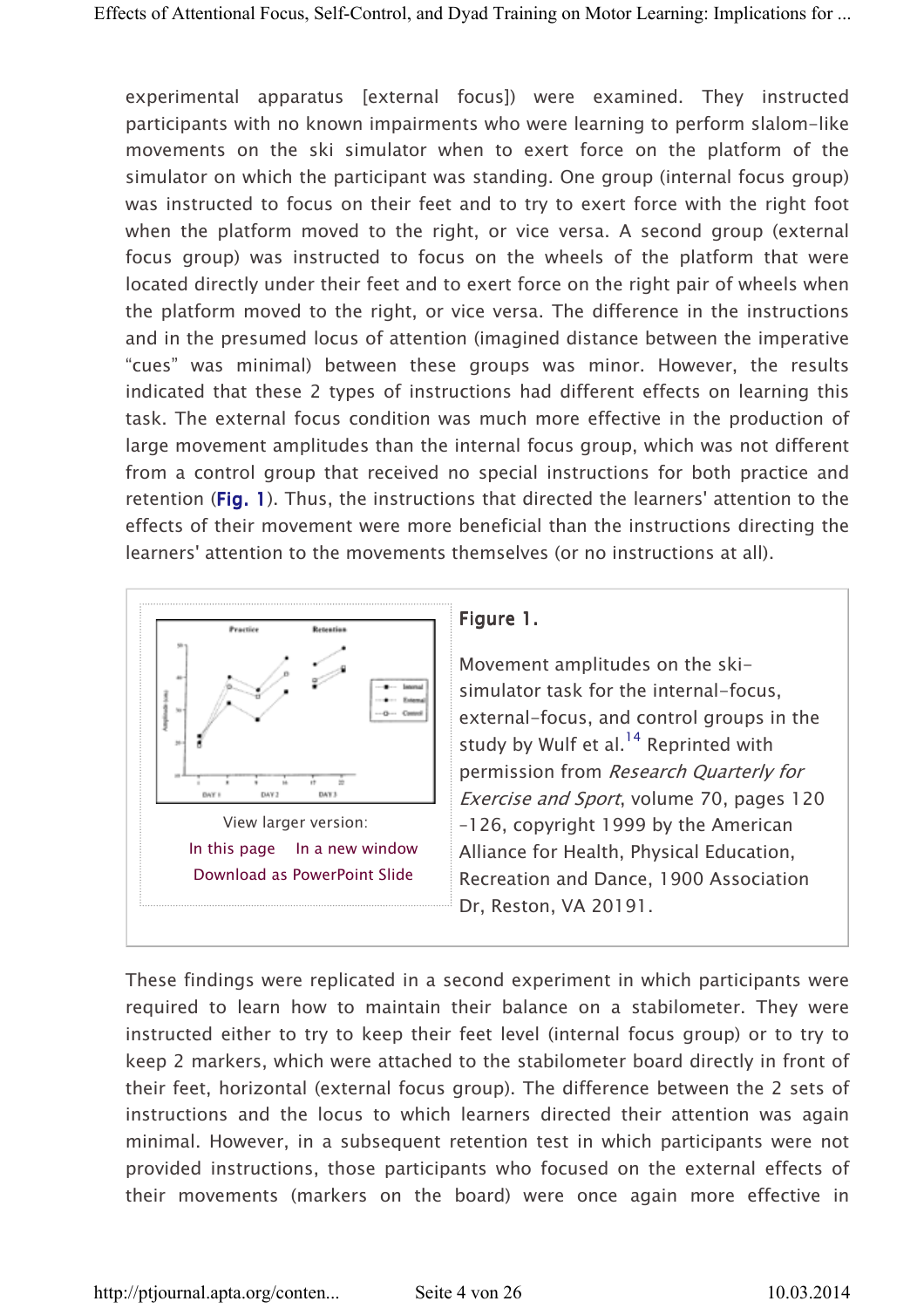maintaining their balance than were participants who were instructed to focus on their own movements (feet).

In a subsequent study, Wulf et  $al<sup>14</sup>$  examined the advantages of an external focus of attention in the acquisition of a sport skill under field-like (nonlaboratory) conditions. Participants without experience in golf practiced pitch shots. One group was instructed to focus on the swing of their arms (internal focus), and the other group was instructed to focus on the motion of the club head (external focus). Here again, the external focus instructions greatly enhanced the accuracy of the golf shots in practice and in retention in comparison with internal focus instructions. Thus, the advantages of focusing on the movement effects, rather than on the movements themselves, could also be generalized to acquire more real-world skills as well.

In order to examine whether there are individual differences in the preference for, and perhaps in the effectiveness of, the attentional focus or whether the advantage of an external attentional focus is a general phenomenon (G Wulf and colleagues, unpublished research), researchers gave participants the option to adopt either an internal or external focus of attention. Participants learning to balance on a stabilometer were asked to find out for themselves which type of attentional focus seemed to be more effective. In a retention test, participants were asked to adopt either an internal or external attentional focus, depending on which one they had found to be more advantageous during the first 2 days of practice. The results provided further support for the advantages of an external focus of attention: more participants chose to focus on the markers that were located in front of their feet  $(n=16)$ , than chose to attend to the feet themselves  $(n=4)$ . Moreover, the participants who chose to focus on the markers were clearly more effective in retention than those who focused on their feet. These results suggest that the beneficial effects of an external attentional focus in comparison with an internal attentional focus are not dependent on individual differences, but rather that it is a general and robust phenomenon.

#### Feedback

Shea and Wulf<sup>15</sup> hypothesized that the advantages of focusing on the outcome of one's movements, rather than focusing on the movements themselves, might not only be relevant for the formulation of instructions, they could also have implications for the *feedback* that is given to a learner. They, therefore, examined whether feedback would also be more effective if it directed the performer's attention away from his or her own movements and to the effects of these movements. They used the stabilometer task and presented 2 groups with the same concurrent visual feedback, in which the platform movements were displayed on a computer screen. One group of learners was informed that the feedback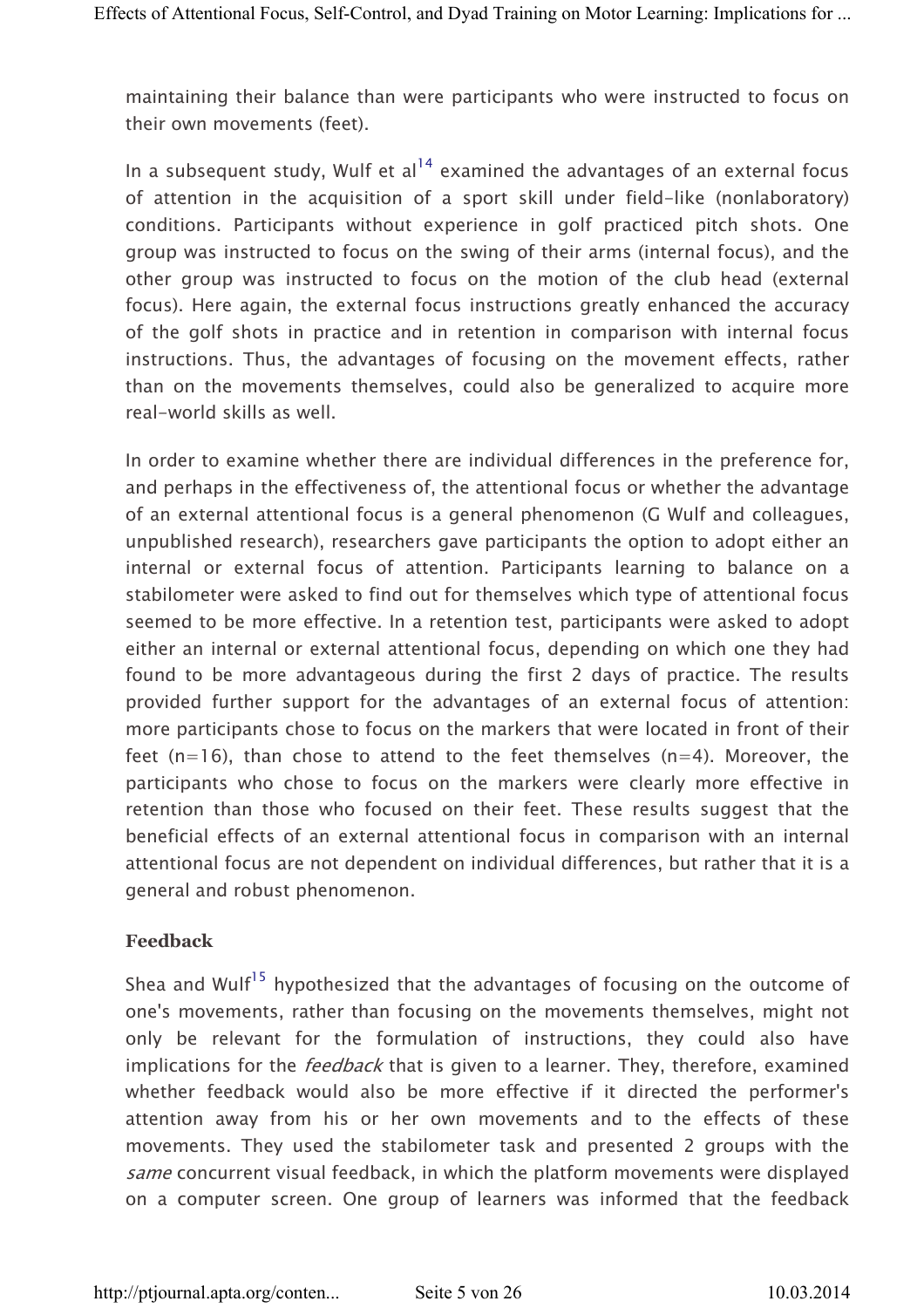represented their own movements (internal focus), whereas the other group was told that the feedback represented lines that were marked on the platform in front of each of the performer's feet (external focus).

The results demonstrated that learning was more effective not only when performers were given external focus instructions but also when they were provided with "external" rather than "internal" feedback. That is, even though the feedback display was *identical* for the 2 feedback groups, the feedback group that adopted an external focus of attention performed better than the feedback group that adopted an internal focus of attention. This finding suggests that the feedback given to performers during practice can be more effective if it directs their attention to the movement effects, rather than to the movements themselves.

The feedback provided to learners in the Shea and Wulf<sup>15</sup> study *generally* enhanced performers' ability to maintain their balance in comparison with no feedback—even though it could be argued the feedback was redundant to their intrinsic (visual and kinesthetic) feedback.<sup>16</sup> This added benefit of feedback may be because the feedback served to induce an external focus of attention, independent of the instructions given to learners (ie, internal or external focus). Furthermore, the withdrawal of the feedback display for retention had no detrimental effect on performance. This result is in contrast to the findings of other studies, where the withdrawal of concurrent feedback resulted in clear performance decrements.<sup>17-19</sup> Both the performance-enhancing effects of this type of feedback and the lack of a decrease in performance after the removal of feedback seem to suggest that feedback can have the capacity to induce an external focus of attention, independent of attentional focus instructions, that benefits performance and learning.

#### Possible Reasons for the Advantages of an External Focus of Attention

The studies reviewed above suggest that giving learners instructions or feedback that direct their attention to the coordination of their body movements (ie, induce an internal focus of attention), which is often used in athletic or therapeutic settings, might not be optimal for learning. Rather, these studies suggest that motor skill learning can be enhanced by focusing the learners' attention on the effects of their movements (ie, by inducing an external attentional focus). The exact reasons for the beneficial effects of an external focus of attention are still relatively unclear. Trying to consciously control one's movements might interfere with automatic motor control processes that would "normally" regulate the movement. Henry<sup>20</sup> demonstrated the ability of the motor system to control movements automatically. In his study, participants were instructed to hold the position of a lever constant and to compensate for changes in pressure applied to the lever by a mechanical device. Henry found that participants responded to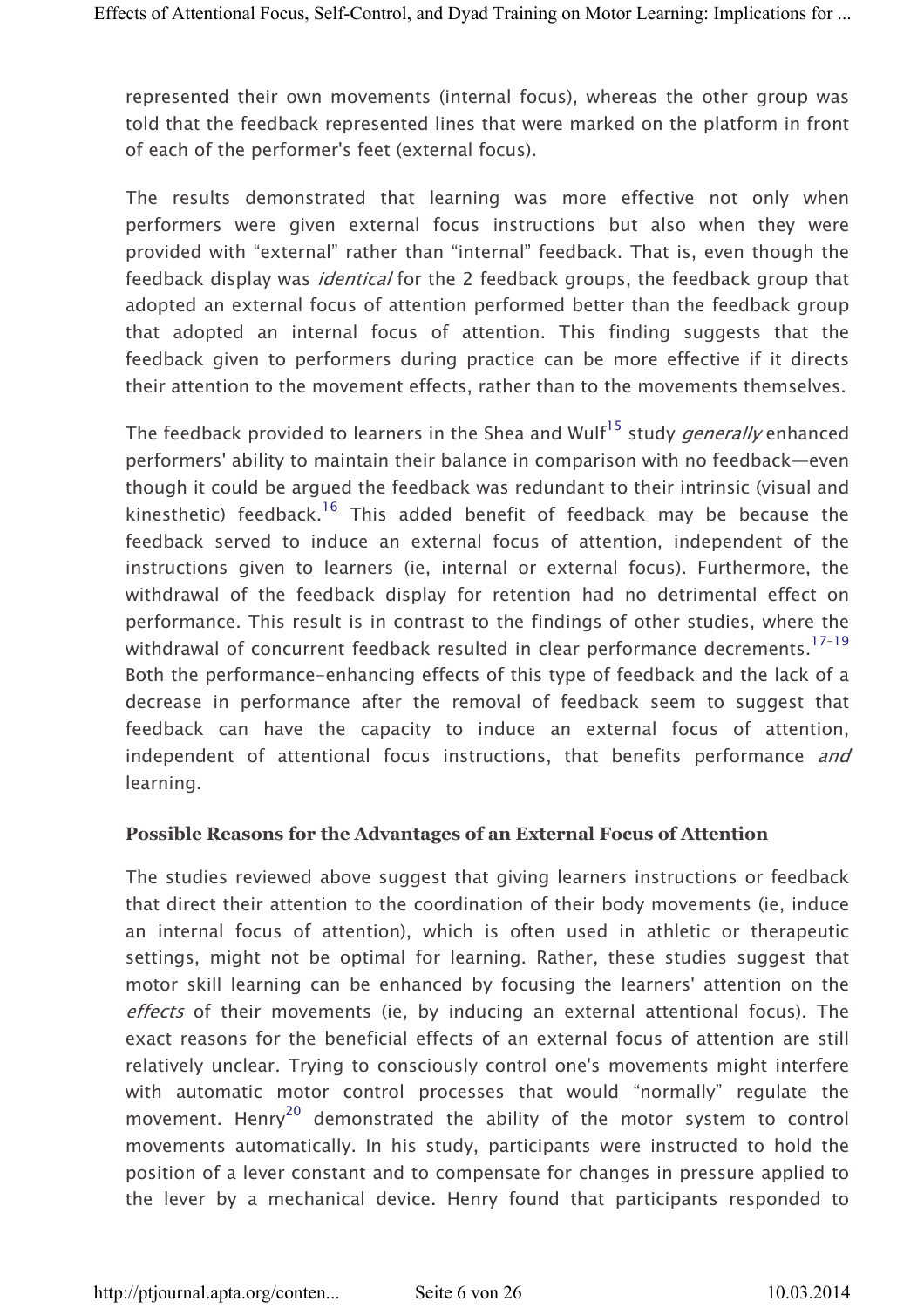minimal changes in the position of the lever. The pressure required for conscious perception of a change was, on average, 20 times as large as the pressure that participants actually responded to. This finding seems to demonstrate the effectiveness of automatic motor control processes in comparison with more conscious control processes.

Recent studies where participants were required to balance on a stabilometer platform provide more direct evidence that focusing on the body movements (feet) results in a lower frequency of postural adjustments than focusing on the movement effects (markers on the platform), which results in low-amplitude, high-frequency adjustments (G Wulf and colleagues and NH McNevin and colleagues, unpublished research). Some researchers (see Newell and Slifkin<sup>21</sup> for a discussion) have characterized increases in response frequency as indicating an increase in the number of active degrees of freedom. When the system is compromised in some way (eg, aging, Parkinson disease), the frequency of hand and finger tremor, for example, decreases while the amplitude increases. Thus, the tremor becomes more perceptible. When the system is not compromised, hand and finger tremor is almost imperceptible because the driving frequency is relatively high, which also results in relatively small amplitudes.

In essence, higher frequency responses represent the potential of the system to respond, and we believe is characteristic of a biological system with more active degrees of freedom. Asking participants to actively intervene in the control of their movements (under internal focus conditions) seems to constrain the motor system and degrade the natural movement, resulting in degraded performance. In our opinion, focusing on the movement effects (external focus), on the other hand, may serve to let unconscious control processes take over, resulting in more effective performance and learning.

#### Implications for Physical Therapy

The advantages of having patients focus attention on something other than their movements will not be lost on many therapists. For example, it appears to be a common practice for therapists to have patients focus on reaching for an object while working on weight shifting. They do not instruct the patients to focus on their weight shifting. Instructing patients to focus on their heel-strikes during gait or on the extension pattern of a limb during a reaching task will probably not lead to any appreciable improvements in movement. Based on the attentional focus research, such instructions will probably not be very effective in bringing about the improvement desired, let alone lead to any permanent changes (learning). However, instructing patients to imagine (or perform) kicking a ball during the terminal swing of a gait cycle or knocking an object off a table during a reaching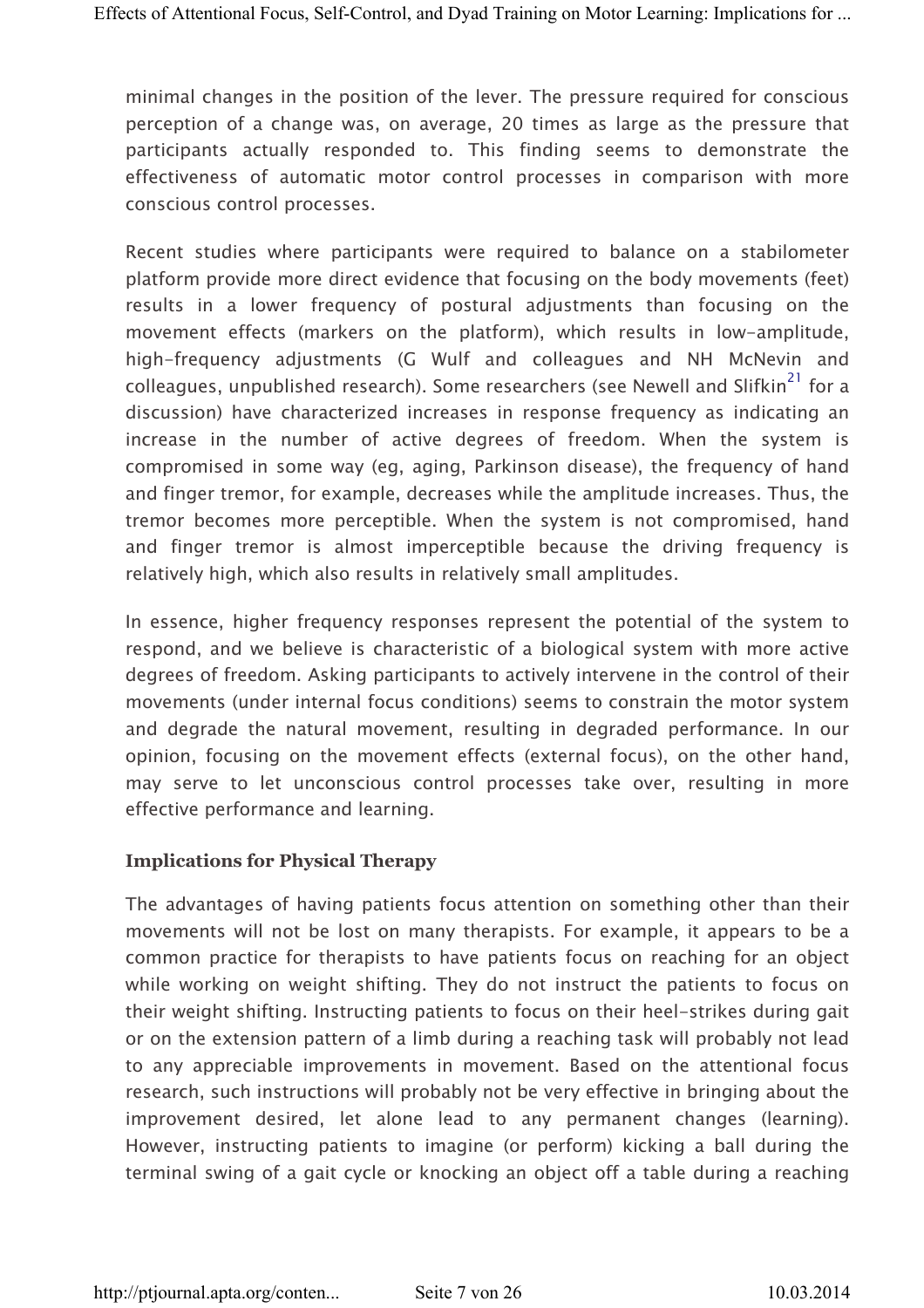task might allow the patients to perform the desired movements without concerning themselves with the actions required to produce the motion.

The same logic, we believe, explains why the use of metronomes or music during gait training may be beneficial to patients with neurological or musculoskeletal disorders. These patients often ambulate with a slow, asymmetric pattern and possess an excessive double support phase. By instructing patients to move in time with the music or metronome, the patient is encouraged to modify his or her gait (eg, stance-to-swing ratio) without consciously attending to the motor activities required to modify the gait pattern (eg, decrease stance time on the noninvolved leg). This use of music has also been shown to increase the stride length of patients with Parkinson disease whose hypokinesia (slowness) results in an inconsistent and below-normal stride length.<sup>22</sup> Although focusing attention on a metronome increased stride length to within 80% of normal values, a greater benefit (90%) was found when the attention of these patients was focused on an external visual cue (lines marked on the floor).<sup>22,23</sup> Although patients who were instructed to imagine the distance between markers also improved their stride lengths, the attentional demands required to sustain this activity appeared to be a limitation of this particular attentional focus.<sup>23</sup> That is, having to constantly imagine the distance between markers resulted in poorer performance relative to having the markers clearly defined, perhaps because the imagined distances were less salient or subject to greater variability as a result of attentional lapses or poor imagery skills.

Although many therapists may be familiar with these techniques, the rationale behind their use is often anecdotal, rather than research based. Furthermore, the strategy of focusing patients' attention on remote effects, rather than on the actions themselves, is not used consistently in clinical rehabilitation, or it may not be used at all.

Until a patient recovers to a point where "new" or reacquired skills can be integrated within existing motor activity patterns or can be generalized beyond training demands, the activities that the therapist works on are not usually very complex, and the treatment is typically devoted to developing the patient's range of motion, flexibility, muscle force, and endurance. Because of this, the focus of attention is almost entirely internal. For example, instructions provided to a patient with a cerebrovascular accident who is attempting to transfer from a chair to a bed typically focus the patient's attention on the sequence of activities required to accomplish this task (eg, lean forward at the waist, stand up, reach for chair, pivot), rather than focusing attention on the effects these activities will have (eg, sit-to-stand, stand-to-sit). A person with an above-knee amputation who must learn to activate his or her hip extensors just prior to heel-strike in order to slow the advancing limb is usually instructed to focus attention exclusively on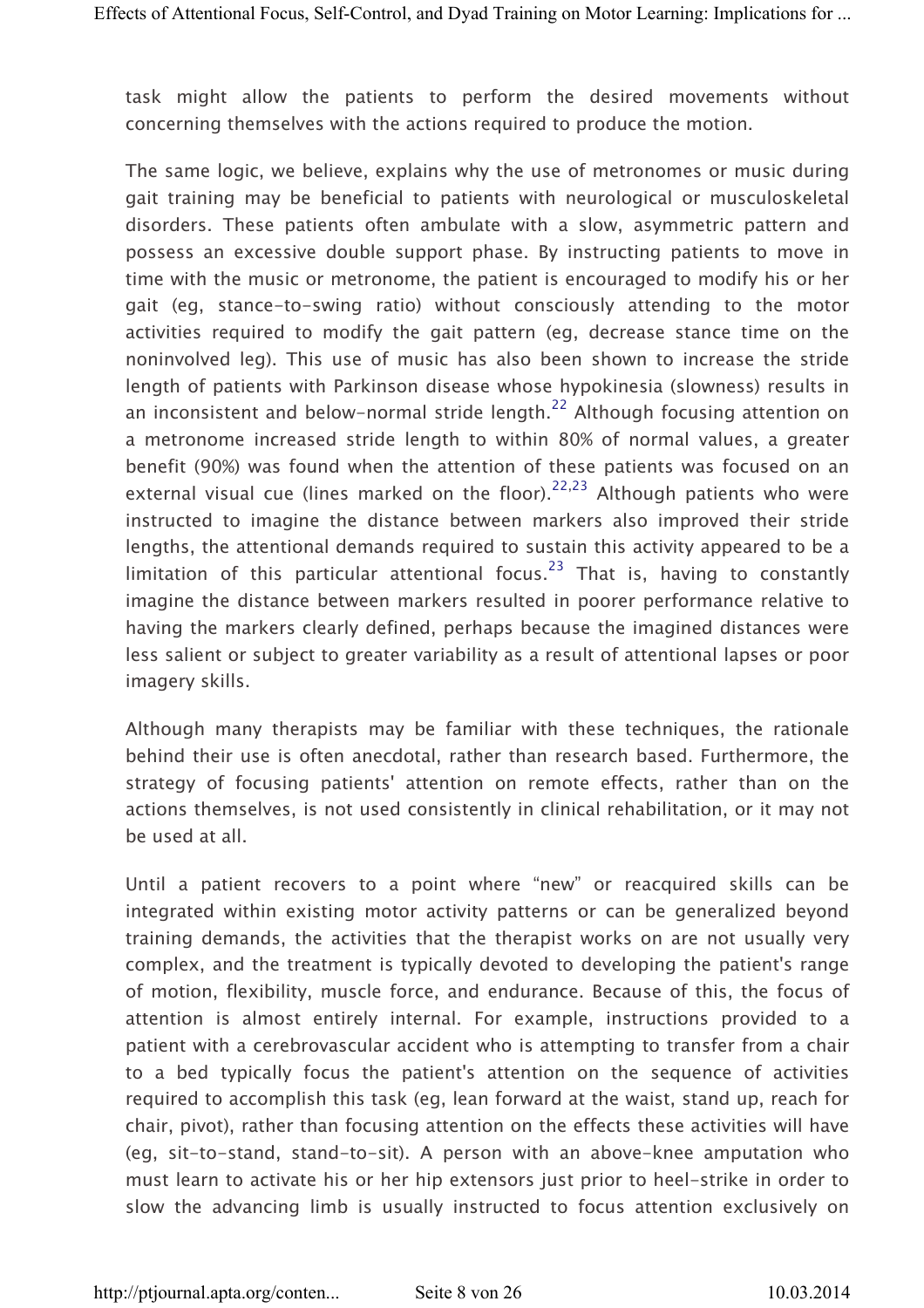activating the hip extensors, rather than on the activity of ambulating. Along similar lines, a person being taught to use a walker must learn to advance the walker, by stepping in with his or her involved leg first, then stepping in with the noninvolved leg. In each case, an internal focus of attention is introduced because focusing on the effects of one's actions would, from the therapist's perspective, defeat the goal of the treatment, which is as much about movement retraining as it is about teaching patients how to perform each activity safely. Despite the advantages associated with an external focus of attention, coordination between activities appears less important at this point than the acquisition of the component activities themselves. Therefore, an internal focus of attention would appear to be the more appropriate strategy to use during early intervention.

During the stages of rehabilitation, where the functional aspects of retraining require the patient to adapt his or her newly learned behaviors to purposeful activities, an external focus of attention may actually enhance performance and learning by directing the patient's attention away from his or her movements. For example, assuming that the goal of a particular treatment session is to increase the step length of a patient, addressing the coordination between the subcomponents of gait might yield more favorable results than addressing the activity of the leg in question would. Thus, although the therapist has often instructed the patient to take longer steps with the involved leg by fully extending the knee and flexing the hip (internal focus), it may be more effective to instruct the patient to move a walker or cane further in front of him or her (external focus), which necessitates a longer step as a by-product of the remote event.

Similar strategies may be used for the patient with hemiplegia who is required to transfer across a variety of surfaces, including obstacles of varying heights and distances apart. The therapist could instruct the patient to focus on what he or she is doing (eg, lifting the foot high enough to clear some obstacle) or instruct the patient to focus on the actual obstacles themselves (eg, the height of an obstacle and the distance between them) or could even tell the patient to focus on some point beyond the obstacle. If the patient is instructed to focus on the activity itself, performance may suffer because doing so encourages the patient to exert conscious control over an action that normally would not require it. On the other hand, an external focus of attention may yield a learning advantage for the activity being practiced because the automatic control processes underlying these activities, such as those associated with balance and stability, are allowed to operate freely.

Many therapists adopt this strategy of external focus within some of their treatment protocols. For example, therapists using therapeutic ball exercises and plyometrics often use external focus strategies while working on balance. Although the goal of balancing on a ball may be to use back extensor and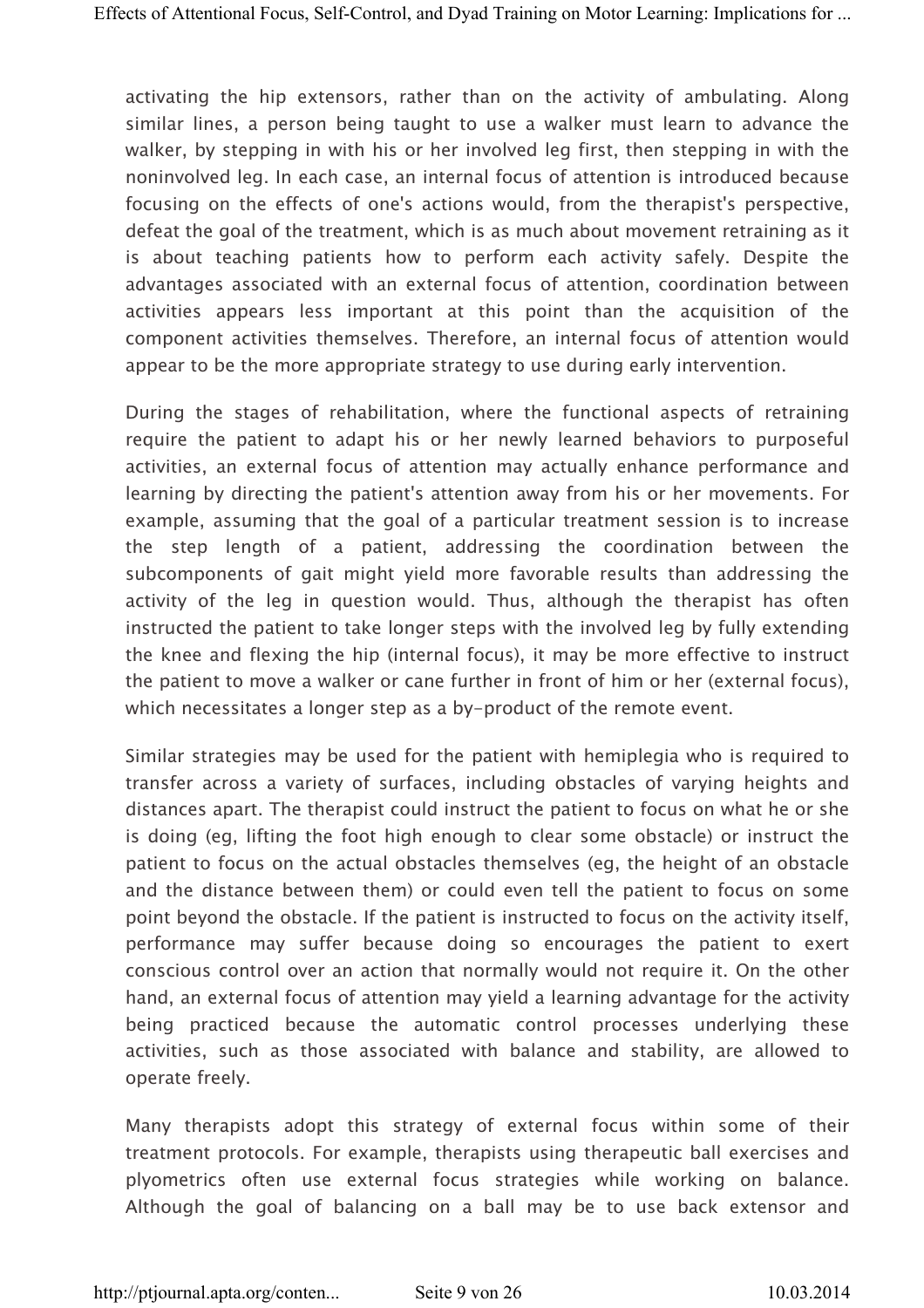abdominal muscles, the patient is instructed to focus his or her attention on another activity (eg, reaching for an object) rather than on the use of the particular muscles involved in maintaining balance. Children with myodysplagia are often asked to pretend they are walking in "muck" and that they have to pull their feet out of it. This activity works on balance and one-foot standing that the therapist hopes will, in turn, transfer to activities such as stepping over obstacles, and it may also improve hip muscle force and knee flexion. The same logic appears to underlie some of the training equipment used in rehabilitation. Computerized balance systems can be used to train patients to minimize movement around their centers of pressure (or shift their center of pressure in specific directions) by providing concurrent visual feedback regarding their performance. That is, patients direct their attention to an external cue (the cursor displayed on a computer screen), which depicts excursions of their center of pressure.

# Self-Controlled Practice

During many training sessions, a coach or trainer may determine the nature and scope of various exercises and provide the athlete with instructions and feedback. That is, the athlete does—more or less passively—what she or he is instructed to do by the coach and has little or no control over the training session. Yet, in a number of recent studies,  $24-27$  the effectiveness of training appears to have been enhanced by giving the learner some control over the practice situation in terms of deciding when and how much feedback is provided, when or how often an assistive device is introduced into the practice session, and the scheduling of the practiced tasks themselves. Although most of the literature on the effects of selfcontrol and self-regulation on learning has been concerned with verbal or cognitive learning,  $28-31$  there is also growing evidence for the effectiveness of selfcontrolled practice conditions for the motor learning domain, which is concerned with the acquisition of motor coordination and control (that are as much performance-based as learning-based).<sup>24-27</sup> The perception of self-control has been shown to enhance learning,  $32-34$  presumably because the active involvement of the learner in the learning process leads to a deeper processing of relevant information.

The first study of this phenomenon was done by Titzer et al.<sup>26</sup> who examined the effects of a self-controlled practice schedule on a barrier knockdown task. This task required subjects to strike barriers in a particular sequence as quickly as possible. Using the same task, Shea and Morgan<sup>35</sup> had previously demonstrated that a random order of practicing different tasks produced more effective learning than a blocked order, where all trials on one task were completed before the participant was switched to the next task. However, Titzer et al<sup>26</sup> found that learners who could self-select the order in which they practiced the different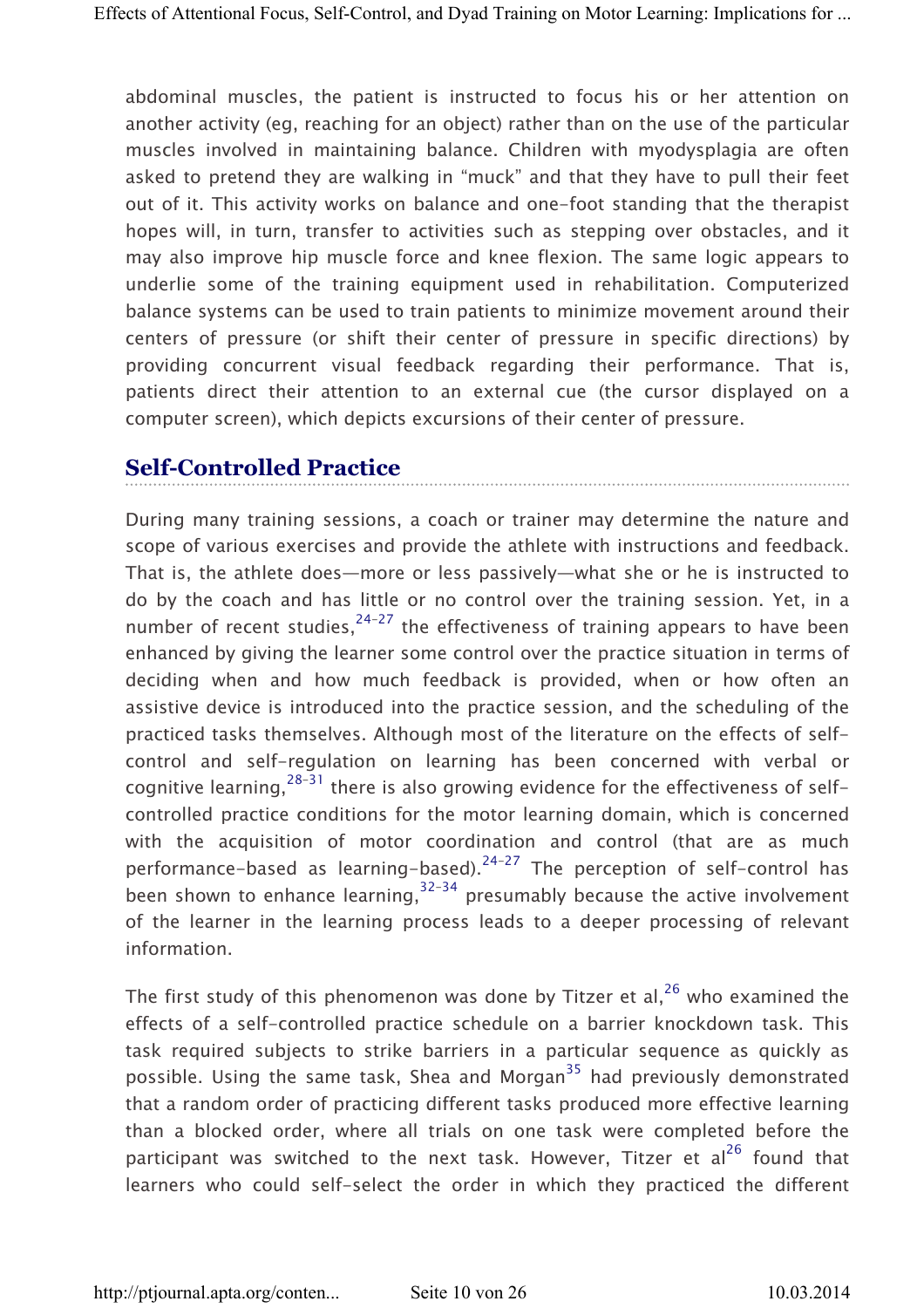versions of a task performed better than the blocked and random groups, as demonstrated by each group's ability to repeat their performance after some interval of time had elapsed and without the benefit of feedback. Both the selfcontrol and random groups also made fewer errors than the blocked practice group.

More recently, Janelle and colleagues<sup>24,25</sup> used more complex throwing tasks to examine the effects of self-selected feedback schedules and experimenterdetermined feedback schedules. They found that allowing learners to decide when they wanted to receive feedback enhanced the effectiveness of the feedback. Participants who could self-select their feedback schedule outperformed matched participants who had no control over the provision of feedback, as indicated by retention performance. Learners chose a relatively low feedback frequency (an average relative frequency of 7% in one study by Janelle et  $al^{24}$  and of 11.5% in the other study by Janelle et al<sup>25</sup>) even though there were no constraints imposed on how much feedback a participant could receive. In addition, subjects requested less and less feedback over time (eg, subjects self-imposed a "fading" schedule on their practice session). Some experts think that a fading schedule combines the benefits of guiding learners into the right "ballpark" early in practice while gradually making them less dependent on the feedback later in practice.<sup>36-39</sup> This sensitivity to what promotes learning demonstrates that participants do not constantly seek external guidance, but rather seem to have a relatively good sense of how to learn effectively.

Wulf and Toole<sup>27</sup> used the ski-simulator task to examine whether the beneficial effects of a learner-controlled practice schedule extended to the use of physical guidance in complex motor skill learning. Following up on the findings of Wulf et  $al<sup>40</sup>$  who showed that providing learners with ski poles during practice not only facilitated performance during practice but also enhanced learning, Wulf and Toole<sup>27</sup> asked whether a self-controlled schedule of physical guidance would be more beneficial than an externally controlled schedule. Two groups of participants practiced the ski-simulator task on 2 consecutive days. The participants of one group were allowed to choose when they wanted to use the poles (self-controlled group), whereas a second (matched) group had no control over their schedule (yoked group). Even though the self-control and yoked groups demonstrated very similar performances (movement amplitudes) during practice, allowing learners to self-select when they wanted to use the poles was clearly more effective for learning, as shown by a (no pole) retention test on the third day (Fig. 2). These results demonstrate that the advantages of self-controlled practice schedules appear to be generalizable to physical guidance in complex skill learning (and not just instructional guidance as seen in feedback studies cited earlier). Because there appear to be benefits of self-controlled feedback<sup>24,25</sup> and practice schedules,<sup>26</sup>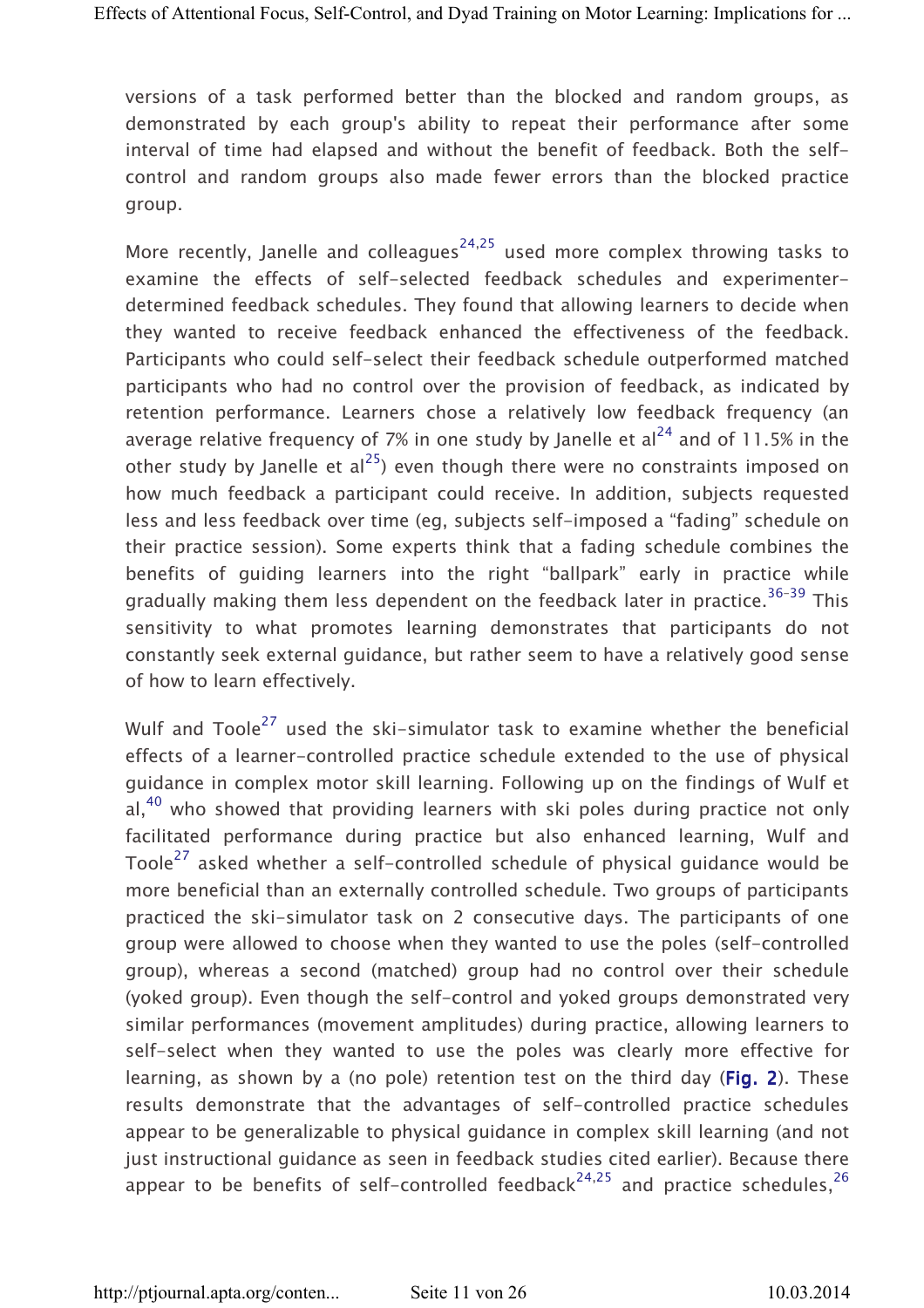these results provide converging evidence for the advantages of self-controlled learning situations.



### Figure 2.

Movement amplitudes on the skisimulator task for the self-control and yoked groups in the study by Wulf and Toole.<sup>27</sup> Reprinted with permission from Research Quarterly for Exercise and Sport, volume 70, pages 265–272, copyright 1999 by the American Alliance for Health, Physical Education, Recreation and Dance, 1900 Association Dr, Reston, VA 20191.

#### Possible Reasons for the Benefits of Self-Controlled Practice

Learners under self-controlled practice conditions apparently process information differently than learners who have no control over their practice schedule, even though the associated advantages might not be observable during practice (see, for example, Wulf and Toole<sup>27</sup>). Winne<sup>41</sup> suggested that self-controlled learners are deliberate about the strategies they use to enhance learning. This would be expected if, for example, the self-controlled learners were given the option to use physical guidance (ski poles) to promote performance. That is, giving learners some responsibility for their learning may encourage them to try out different learning strategies and eventually select one strategy over others, based on how it was able to support progress toward the task goal. Participants who have no control over the practice schedule, on the other hand, are perhaps discouraged from engaging in similar information-processing activities and from taking charge of the learning process.

Support for this view was provided in a study in which one group of participants was allowed to decide when they wanted to use assistive devices (ski poles) on the ski simulator (G Wulf and colleagues, unpublished research). However, contrary to the study by Wulf and Toole,  $27$  the yoked participants practiced in dyads (pairs in which one participant practiced while the other participant observed) with the selfcontrol participants by taking turns between physical and observational practice. The yoked participants were required to use an assistive device as prescribed by the self-control group; thus, they had no control over when or how often the poles were used. The investigators found no group differences concerning movement features that are easily observable such as movement amplitude and frequency. However, learners who could control when the assistive devices were used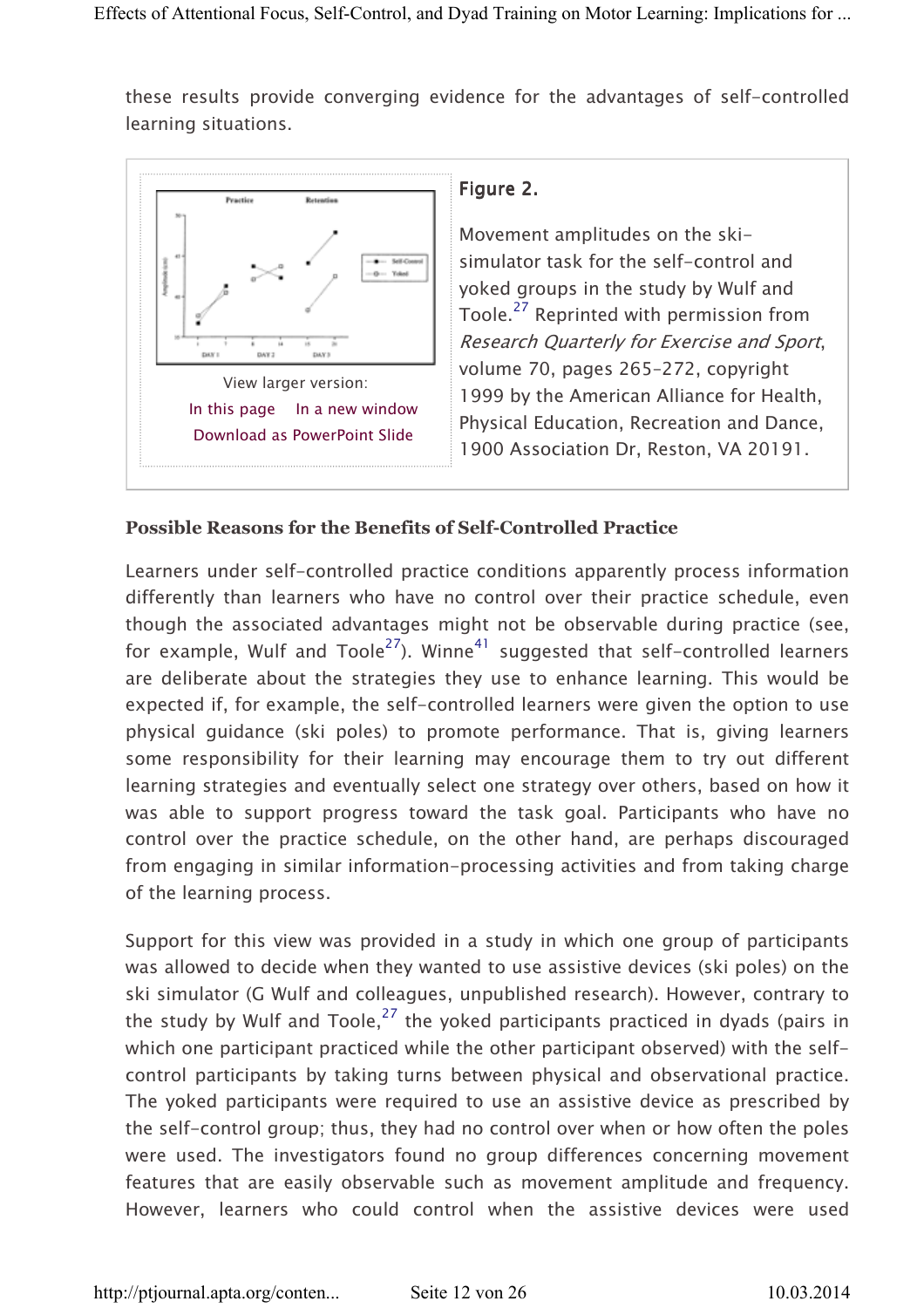developed a more efficient movement pattern than their yoked counterparts in terms of when force was exerted on the platform during the movement cycle. If applied after the platform had crossed the midline of the arced rails, the subject could conserve more energy than if force was applied before the platform crossed the midline. These findings suggest that giving performers some control over the practice situation somehow promotes the effectiveness of information processing. This, in turn, appears to lead to enhanced learning. Perceived control has also been found to be a strong motivator for performance and learning.<sup>42,43</sup> If the locus of control is taken away from the performer, there will be less intrinsic motivation for the learners,  $44$  and they would presumably reduce the effort they invest in learning.

#### Implications for Physical Therapy

Although therapists regularly ask patients what they want to gain from rehabilitation, we believe that therapists generally control how the end results will be achieved. Findings regarding the effectiveness of self-controlled practice schedules<sup>24–27</sup> suggest that learners can be quite effective in selecting practice conditions that are conducive to learning. Whether this is true in people with nervous system damage, however, is not known. With respect to rehabilitation, although some patients may have difficulty identifying and implementing strategies that may aid their learning, 2 situations exist where allowing patients some control over their treatment may be particularly fruitful: the use of assistive devices and the provision of feedback.

For the most part, assistive devices are temporary fixtures in a patient's recovery. The ultimate goal is to encourage the patient to become less dependent on the assistive device once the desired movement can be made. As is the case with the ski-simulator task, there are many ways to interact with an assistive device, but we believe there is really only one correct (or optimal) movement pattern that the patient (or novice skier) is encouraged to strive toward. Therefore, based on results of Wulf and colleagues' studies on people without CNS injuries<sup>27</sup> (G Wulf and colleagues, unpublished research), which showed that self-controlled use of ski poles promoted better learning relative to the no-control condition, it is possible that allowing patients to dictate when and how often they use an assistive device may have beneficial effects, specifically on how well the optimal movement pattern is learned and on how quickly the patient becomes less dependent on the assistive device.

It is important to note that self-control over the use of assistive devices may have little impact on how quickly a patient's performance improves over the duration of treatment sessions. However, even if an assistive device does not help determine how quickly a movement goal is acquired, the fact that self-control promotes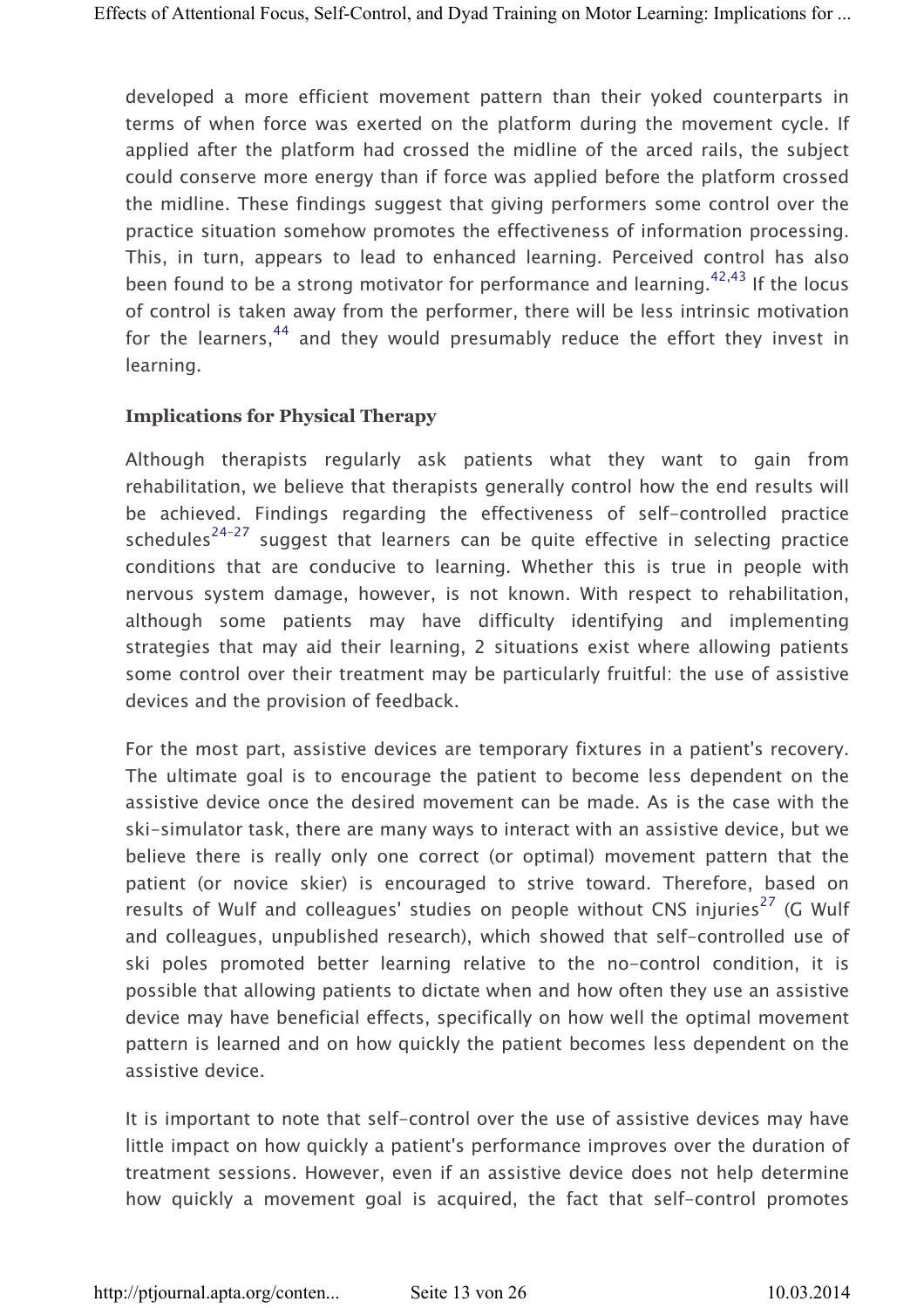better learning implies that fewer mistakes will be made once the device is no longer used, if people with central nervous system injuries perform similarly to people with intact nervous systems<sup>40</sup> (G Wulf and colleagues, unpublished research). Furthermore, allowing the patient to decide when (and when not) to attempt a trial without the use of an assistive device may overcome some of the resistance patients experience when that same decision is made by their physical therapist. In effect, having control over use of an assistive device may promote confidence in performing without it. However, people whose cerebrovascular accidents, for example, have affected their ability to make judgments may not be capable of making these decisions.

Feedback is an additional factor that may be used more beneficially if patients have some control over its frequency and time of delivery. According to Janelle and colleagues,  $24,25$  learners are sensitive to factors that contribute to their learning and will typically impose a schedule of feedback that offers information when it is needed and constrains the learner to become less dependent on it as a function of practice. Therapists often provide feedback after a patient commits some error in performance, in which case it is informational in nature, or when the patient performs the movement correctly, in which case it enhances motivation. In either case, unless the patient is unaware of what he or she did incorrectly, the feedback provided by the therapist is probably redundant to the intrinsic feedback generated by the patient (whether visual, kinesthetic, proprioceptive, or auditory). Therefore, the feedback supplied by the therapist may not be particularly useful to the patient who has already determined that a mistake has been made and may have a fairly good idea how to correct it on subsequent attempts. However, when the patient is unaware that a mistake has been made and is thus unsure of how his or her performance can be improved, the feedback supplied by the therapist will be much more informative. In essence, therapists should assume that most patients do know whether feedback is necessary on any given trial and should give them some control over when feedback is delivered. Allowing patients whose decision-making abilities are not compromised as a result of a cerebrovascular accident to view the therapist as a resource providing feedback when needed may greatly encourage the problem-solving capabilities of patients and promote faster recovery.

Feedback quantity is also an important variable in learning, because more feedback during early stages of rehabilitation and less during later stages would be expected to promote learning.<sup>24,25</sup> Whether therapists adopt this strategy as part of their normal treatment protocols is not known; however, anecdotal evidence suggests that therapists continue to provide feedback well past the point where it augments a patient's problem-solving capabilities. Constant feedback can have detrimental effects on learning.<sup>38,39</sup> That is, if feedback is supplied after *each*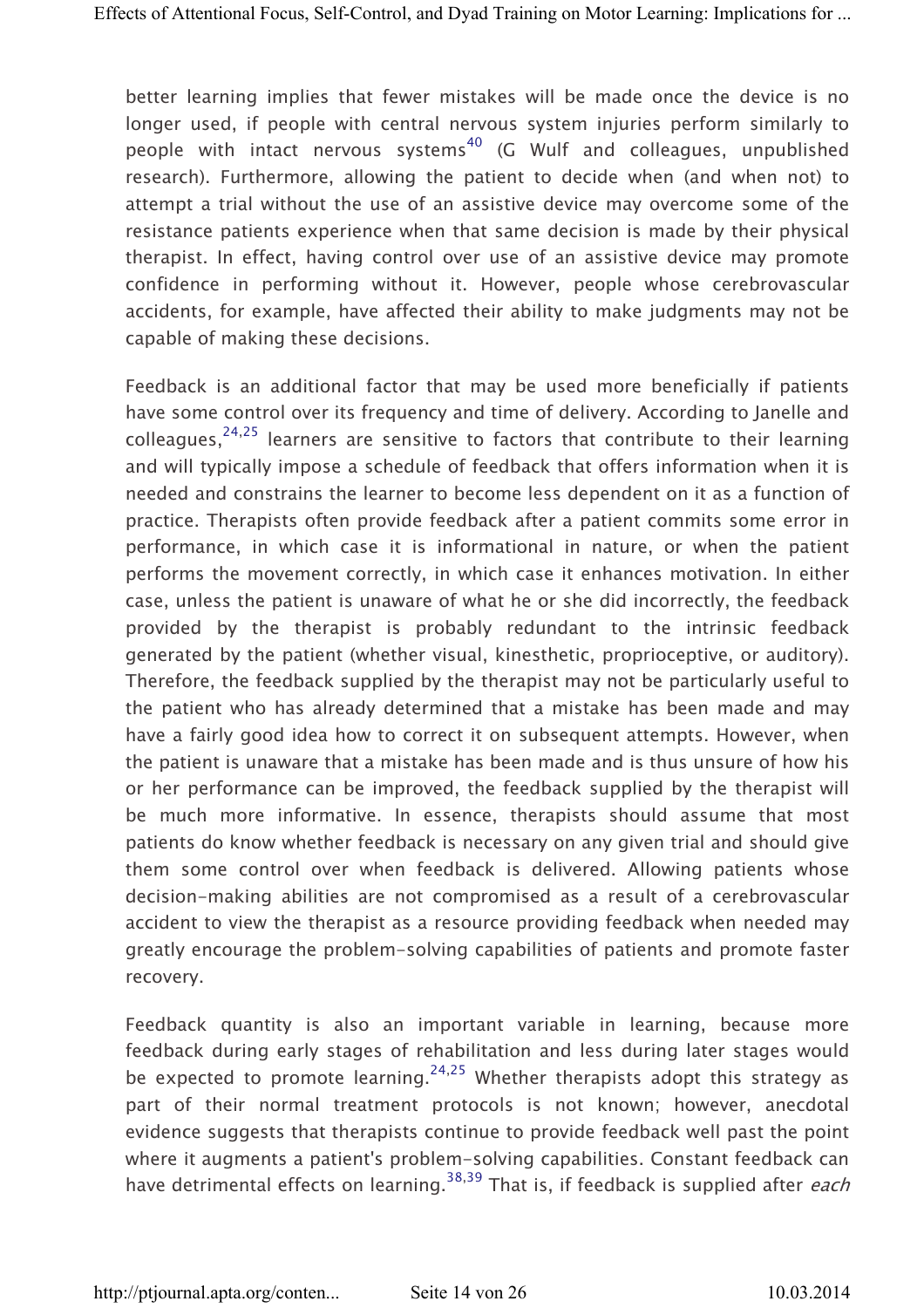attempt made by a patient, regardless of the stage of learning he or she is in, he or she tends to become dependent upon that feedback as a substitute for his or her own error-detection and error-correction capabilities. This dependency may not pose a problem while the patient is under the supervision of the therapist, but when this feedback is no longer available (eg, when the patient is discharged from the rehabilitation facility) the consequences could be detrimental to the patient's continued recovery. Allowing the patient to control the scheduling of feedback may help offset the dependency on the therapist he or she may develop as a substitute for his or her own ability to monitor performance and may encourage continued recovery if the performance of nonimpaired populations can be generalized to a clinical population. Once again, depending on the degree and nature of the impairment, the decision to allow patients control over the delivery of feedback must be left to the discretion of the therapist.

# Dyad Training

In many real-world situations, providing the patient or performer with individual training sessions is often viewed as enhancing the effectiveness of the training or treatment. Among the arguments for the presumed effectiveness of individual sessions is that the patient has the undivided attention of the therapist and that the patient is free from the distractions that may be created by other patients. Data to support the argument that individual sessions are more effective do not exist at present. The costs of individual sessions could be substantially reduced if the treatment was conducted in dyads or larger groups (eg, pairs of patients who are working on gait or larger groups who are working on wheelchair mobility). In addition, patients may actually profit from the observation of and interaction with other patients. Observational learning has been demonstrated to be an effective means in the teaching of motor skills.<sup>45</sup> Researchers<sup>46,47</sup> have shown that for a model to be effective, the model does not have to be an expert performer; the observation of any other performer can have a beneficial effect on learning.

Some recent studies on people without central nervous system injuries provide support for the notion that having people practice in dyads (or larger groups) not only can be more efficient than individual sessions but also can be as effective as, or even more effective than, individual training.<sup>48</sup> In a series of experiments, Shebilske et al<sup>48</sup> used a special form of dyadic training in the "active interlocked modeling" (AIM) protocol. Their participants practiced a video game (Space Fortress), where one partner controlled half of the complex task (eg, keyboard), while the other partner controlled the other half (eg, joystick). While controlling either the keyboard or joystick, the participants were able to observe the other member of the dyad perform their respective task. Presumably, this was possible because the attentional and cognitive demands required to control half of the total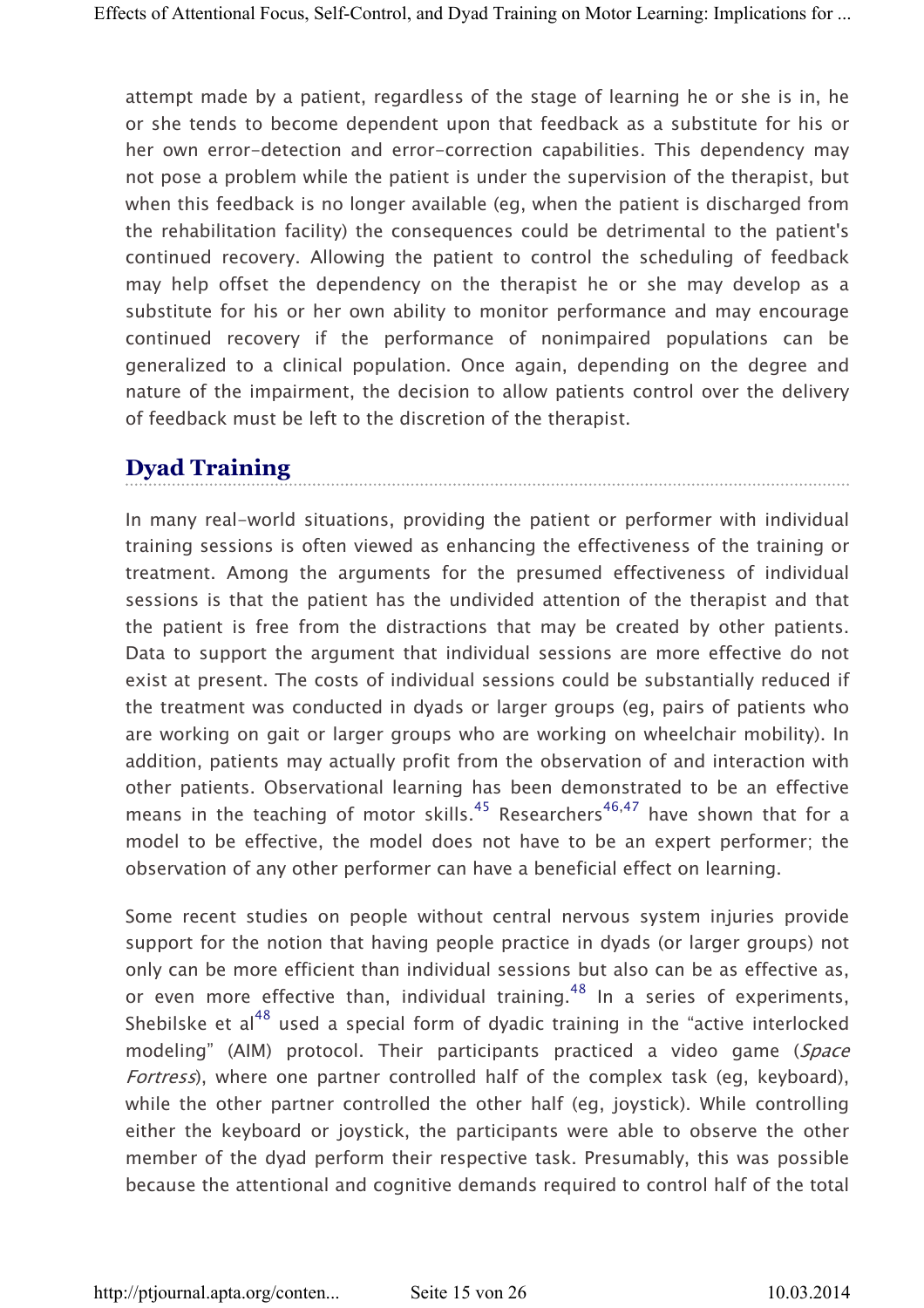task were reduced to the extent that they could allocate mental resources to observation. Hands-on practice of one half of the control procedures and observational practice of the other half of the control procedures were switched from trial to trial. Thus, compared with individuals in the training group who controlled the whole task on all practice trials, participants in the AIM dyad had a reduced the information load. On test games that required control of the whole task, however, there were no differences between groups (ie, both groups showed the same amount of learning).<sup>49</sup> Thus, facilitating practice by reducing the task demands had no detrimental effect on learning, compared with practicing the whole task.

Many tasks—including skills that need to be acquired or reacquired during in rehabilitation—do not lend themselves to dual control. We believe that a potentially efficient and effective training protocol, which involves observation and can be easily applied to many training or treatment environments, can be constructed by having participants alternate between physical and observational practice. Such a protocol should, in our opinion, take advantage of the intervals between trials or sessions; while one learner is engaged in physical practice, the other learner is afforded the opportunity to rest and observe. The participants change roles on subsequent trials. Using such a protocol. Shea et al $^{50}$  even found learning advantages of combined observational and physical practice over physical practice alone. They used a 2-hand coordination task, where participants had to learn to alternately press 2 response keys in an attempt to keep an accelerating "dot" centered on a target line. When 50% of the physical practice trials were replaced with observational practice, there were no decreases in retention performance, and performances in a transfer test were even superior compared with those of a group that practiced physically on all practice trials. These findings demonstrate that alternating observational practice with physical practice trials can be more effective than physical practice alone.

Further support for the efficacy of observational and physical practice was provided in a follow-up study by Shea et al.<sup>51</sup> They used a balance task (stabilometer) that, like many other complex, continuous motor tasks, requires intervals between practice trials to avoid fatigue and provide relief from the high attention and concentration demands. All subjects who performed this task were college-aged individuals with no known impairments. In this study, one group of participants worked in dyads in which the partners alternated between physical and observational practice ("dyad-alternate"). Participants were also allowed to engage in undirected dialogue during the rest interval between practice trials. The effectiveness of this training protocol was compared with that of individual training consisting of the same number of physical practice trials ("individual") and with that of another dyad condition, where one partner performed all physical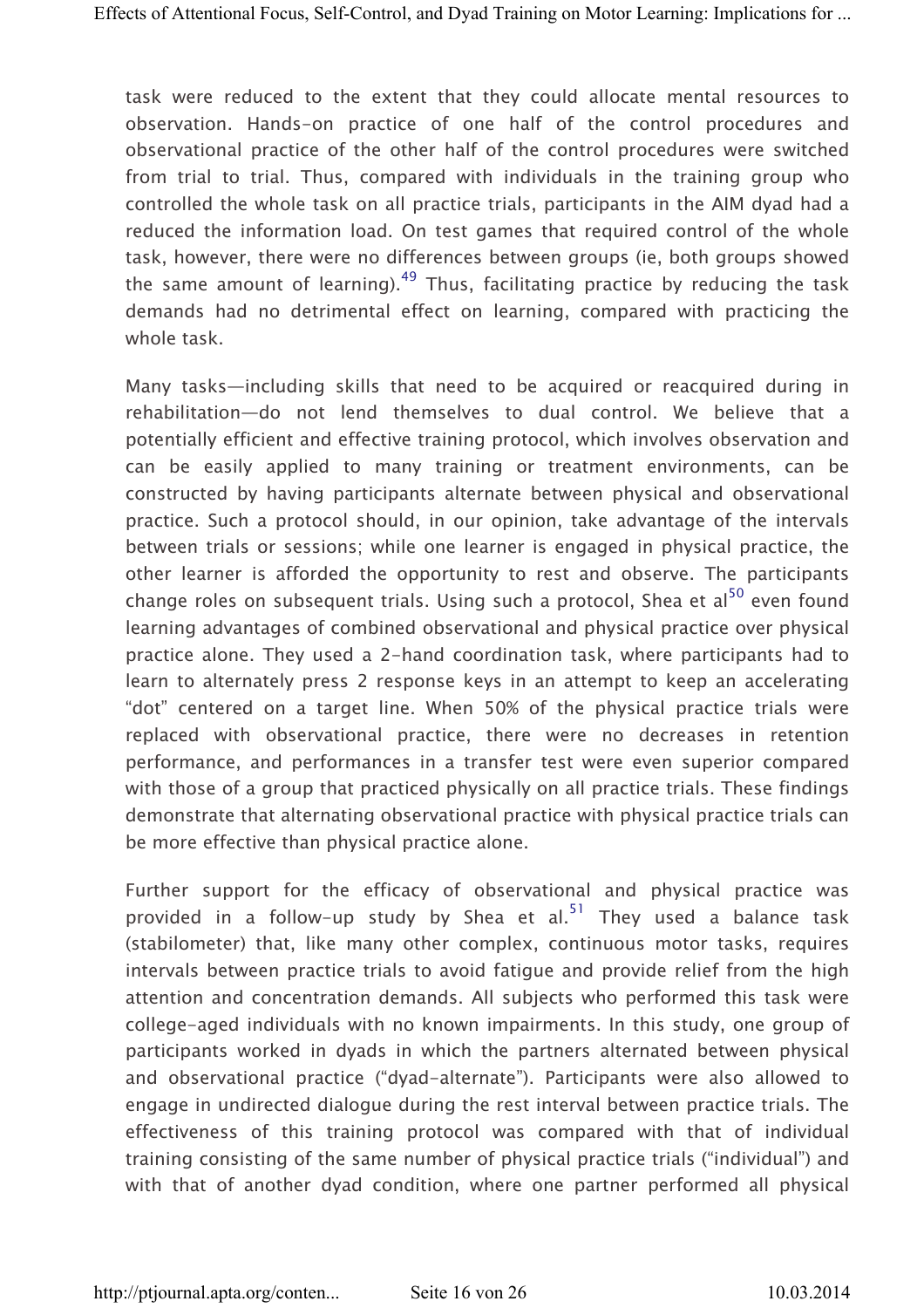practice trials while the other partner observed, before they switched roles ("dyadcontrol").

The results of the study by Shea et al<sup>51</sup> showed that alternate practice with a partner was more effective than individual practice or dyad practice where partners did not alternate roles from trial to trial (Fig. 3). Even though there was an initial performance decrease during acquisition under both dyad practice conditions, the dyad-alternate group participants quickly caught up with the individual group participants and even tended to be more effective than the individual and dyadcontrol participants at the end of the acquisition phase. More importantly, dyadalternate learners showed more effective delayed retention performance than individual learners. This is, in our view, particularly remarkable, because retention trials were performed under individual-performance conditions. That is, the benefits of dyad-alternate training transferred to a situation where participants had to perform individually.



## Figure 3.

Average deviations from the horizontal stabilometer platform position (root mean square [RMS] error) under dyad-alternate, dyad-control, and individual practice conditions in the study by Shea et al. $51$ Reprinted with permission of the Helen Dwight Reid Educational Foundation from Journal of Motor Behavior, volume 31, pages 119–125. Published by Heldref Publications, 1319 18th St NW, Washington, DC 20036-1802. Copyright © 1999.

In summary, it appears that combined observation and physical practice protocols have the potential to greatly increase learning efficiency without sacrificing learning effectiveness. They even have the potential to enhance learning effectiveness, especially if partners take turns between observational and physical practice trials and have a chance to interact with each other during the "rest" intervals. This is especially important for skills that require a considerable amount of training time and resources, such as those typically learned in rehabilitation settings. Research on which this is based, however, was primarily conducted on people without pathology of the nervous system.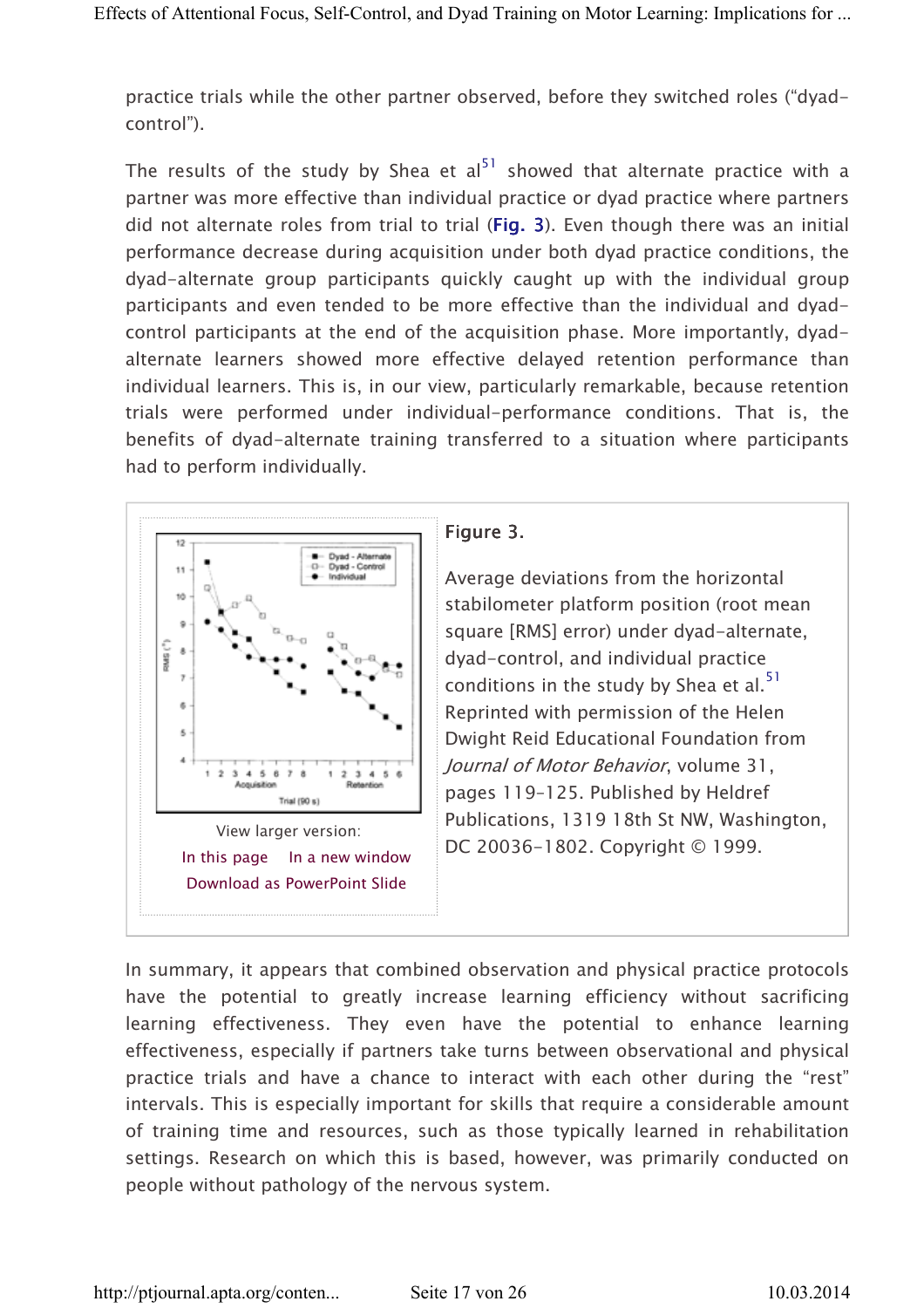#### Possible Reasons for the Effectiveness of Dyad Training

Several factors might be responsible for the beneficial effects of having performers or patients practice in groups of 2 or more. Besides the possible benefits gained from observing another performer learning the task,  $45,47,52,53$  practicing with another person in an interactive way might also act to increase the learners' motivation by adding a competitive component to the practice situation. That is, it might encourage learners to set goals at a higher level of difficulty. Setting goals, especially if they are specific and short-term (eg, outperforming the partner), has been found to benefit the performance and learning of motor skills.<sup>54-57</sup>

In addition, observational practice offers a form of practice in which the cognitive demands are sufficiently reduced because the observer is not required to physically perform the task and can concentrate on its fundamental elements, the relationships between components, and devise or evaluate strategies that result in effective task performance. Thus, the learner has the opportunity to perform information-processing activities that he or she would not be able to do while performing a complex task that demands high attention. The latter types of processing afforded under observation practice should be especially helpful when observation and physical practice are combined.

Finally, training together with a partner and sharing learning strategies as learning progresses<sup>51,58</sup> might increase the participants' feeling of responsibility for and their involvement in the learning and treatment process. Asking learners after each practice trial to exchange ideas in terms of how their performance could be improved may prompt them to invest more cognitive effort and engage in processing activities that they would not engage in otherwise under individual training conditions.

#### Implications for Physical Therapy

Individual therapy sessions are very costly, especially if expensive equipment is involved. Treatments conducted in groups of 2 or more participants would cost less. Furthermore, because rest intervals are generally required between practice trials, especially when the task is physically or cognitively demanding, these intervals may offer an opportunity for the patient to observe other patients while still offering relief from the specific demands of the task. The research we summarized in this literature article suggests there may be benefits to these "unproductive" moments because patients may profit from observing other patients who are treated in the same session. In addition to the advantages patients might gain from observing, the dialogue among patients (eg, suggestions, motivation) that could occur between trials could also be beneficial for learning.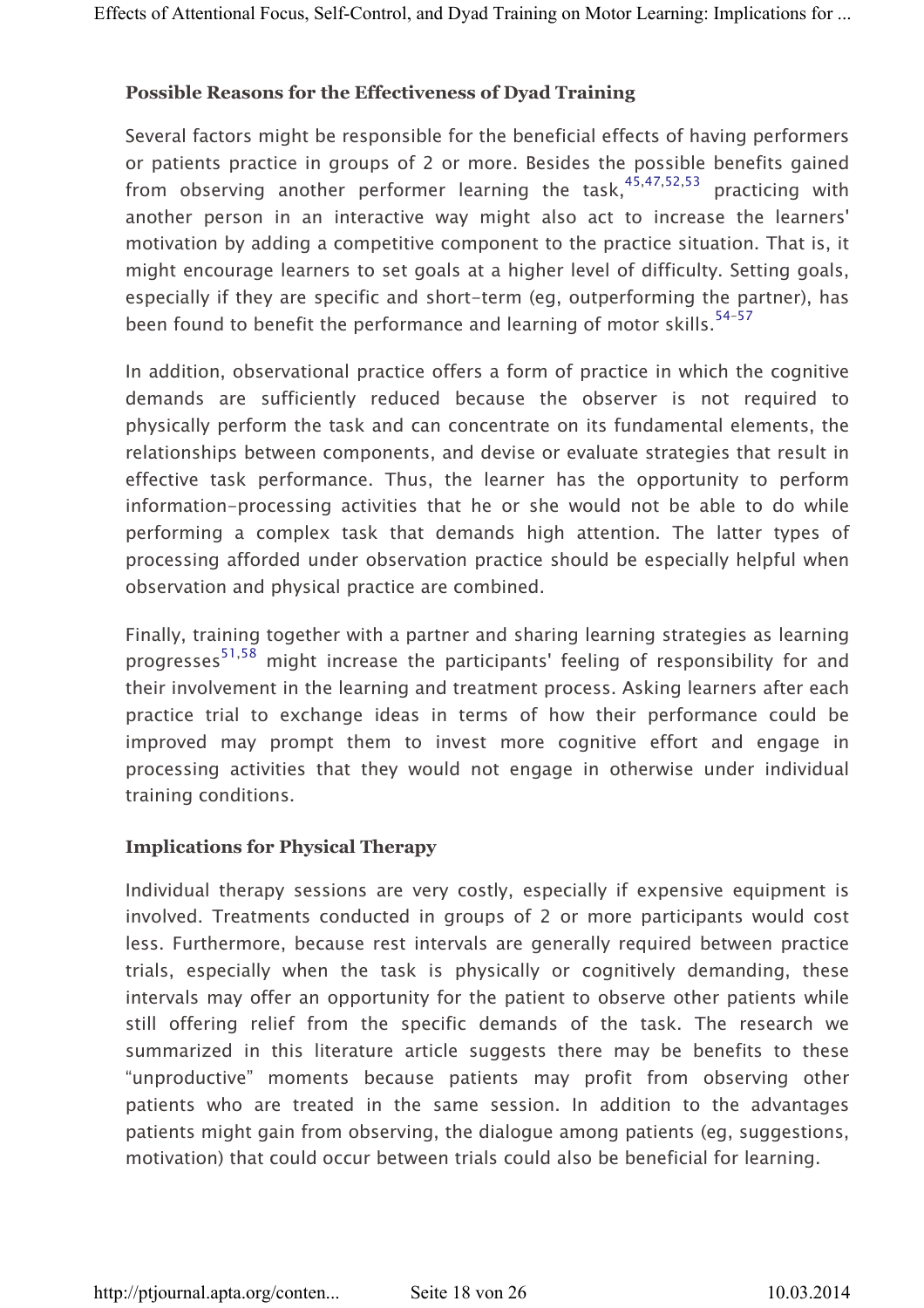Dyad or group training is used by some therapists for skills such as wheelchair mobility, pool therapy, and feeding groups. The use of group therapies, as has been done increasingly over the last 10 to 15 years, has generally been motivated by an economic need rather than the desire to promote learning. There are, however, additional areas where dyad or group training may promote recovery because it offers motivation, encourages the exploration of alternative solutions to problems, or provides the opportunity to observe optimal solutions to specific tasks. As a source of motivation, dyad training may be an effective adjunct to strength and endurance training. Although the therapist's supervision is still necessary for both instruction and safety, the presence and input of a person with similar problems may motivate another patient to invest maximum effort in an activity or to venture beyond some training threshold the patient has specified arbitrarily. In this context, the point of dyad training is not to provide for competition between patients (even though that may have positive effects), but rather to encourage patients to set goals that have some face validity based on the performance of peers. Furthermore, the motivation offered by a peer may be viewed more positively than the motivation offered by a therapist, who some patients might view as a stranger to their situations.

A second area where dyad training may prove beneficial is gait training, where the input from a patient receiving similar training might augment the problem-solving activities of another patient. As several studies<sup>48,51,58</sup> have shown, allowing dyad partners to compare notes and strategies on performance promotes better learning than would be seen for subjects who are left to their own devices. When supplemented by the information from a therapist, interactions between patients may lead to improved performance and learning. If the goal of the treatment session is the acquisition of a specific movement pattern, as would be the case when assistive devices are involved, the input and modeling offered by a dyad partner, who does not have be skilled, may enhance learning beyond that obtained by observing the therapist. In either situation, the role of the therapist may be no different from what it is at present, but, at a minimum, the addition of another patient makes the training session more efficient because 2 patients benefit from the time and resources invested.

# Clinical Limitations

Although we have discussed a number of clinical applications for attentional focus, self-control, and dyad training on enhancing the rehabilitation process, their application is predicated on the assumptions that the cognitive, perceptual, and executive functions of the patient are intact. There are, however, occasions when a patient's neurological impairment, accompanied by impaired executive functioning (attention, memory, problem solving, and judgment), would limit the efficacy of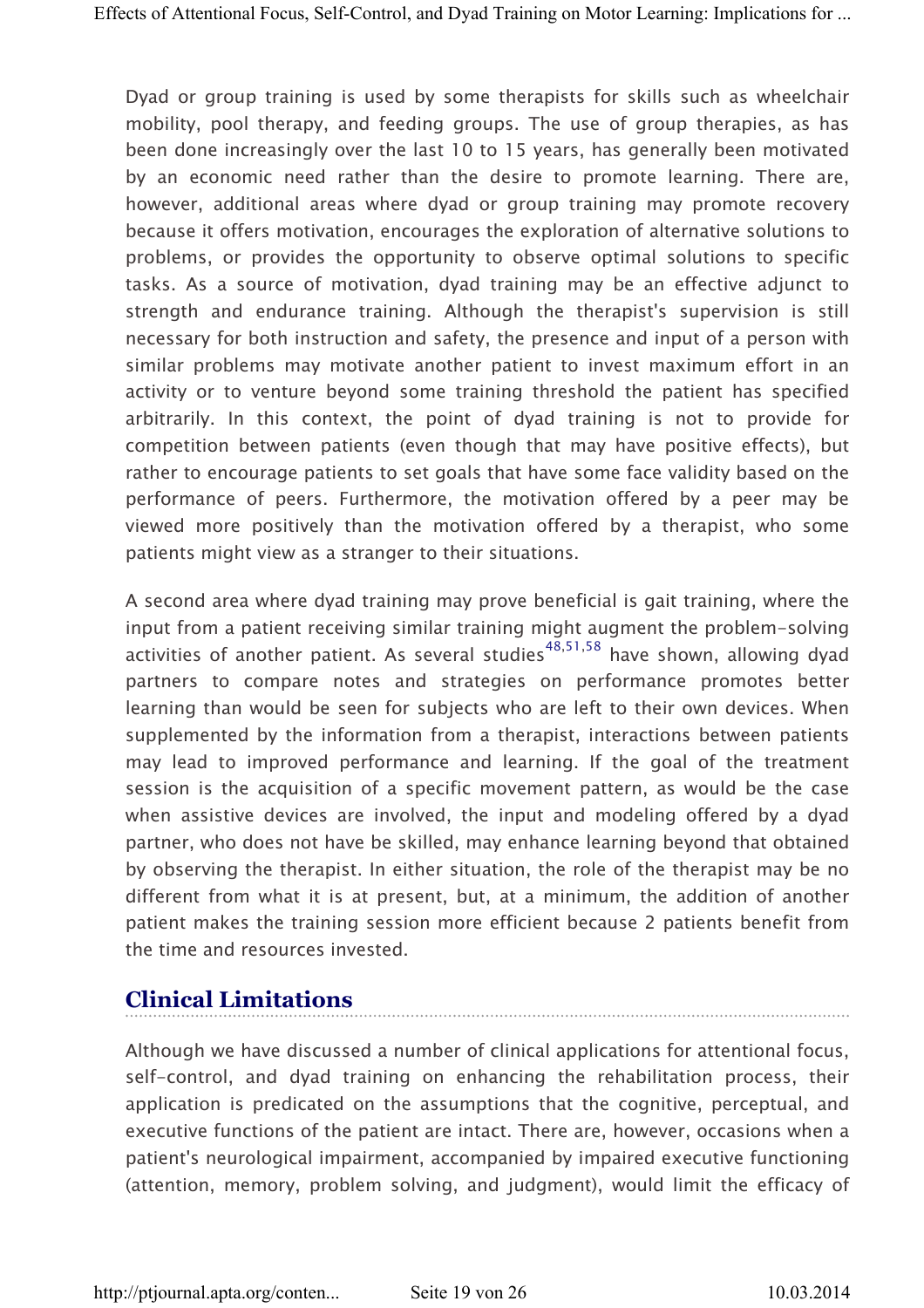the management strategies discussed earlier. Such impairments would preclude the use of self-control strategies, for example, because the patient would not exercise good judgment in deciding when feedback should be delivered or when an assistive device should be used. Similarly, if the patient possesses a limited attention span (or is easily distracted), an external focus of attention strategy, which requires some degree of vigilance and higher-order processing, may not promote performance or learning gains. Inappropriate affect could also impinge on the efficacy of strategies such as dyad training, where the quality of interaction between individuals dictates the pace of learning. Use of these strategies in the treatment of patients with neurological disorders, therefore, must take into account a patient's unique limitations and abilities. On the other hand, there is a need to identify which clinical populations would benefit from one or more of these strategies.

# Summary and Conclusions

We have discussed 3 factors that have recently received increasing attention in the research literature and that, based on their specific association with the learning of complex motor tasks, may have implications for rehabilitation. These factors—attentional focus, self-control, and dyad training—appear to offer advantages to rehabilitation treatment and are based on results garnered from studies of adults without neurological pathology. The principles that account for their effects on enhancing learning in this group should, in our opinion, apply to clinical populations who, like many individuals confronted with a novel task (or the relearning of an old one), may benefit from things such as the experience of peers, control over some aspects of their training regimen, and an external attentional focus.

To some extent, the factors presented here are incorporated into many of the protocols currently used to treat patients. However, their application is far from universal, and where they are used, they are devoid of any experimental basis for their use. We trust that the overview presented here will not only provide therapists with the scientific justification for the continued use of these learning factors in the clinical setting but also inspire investigation of additional areas where their application may enhance learning. These points seem especially compelling in today's climate, where the physical therapy profession is often challenged to show the benefits of many of the treatment protocols it uses. Because no data on patient populations exist, there is also a need to investigate whether application benefits patients through both formal and informal research by therapists. This research will serve to enhance the role and importance of therapists in patient treatment by encouraging them to become applied motor learning specialists.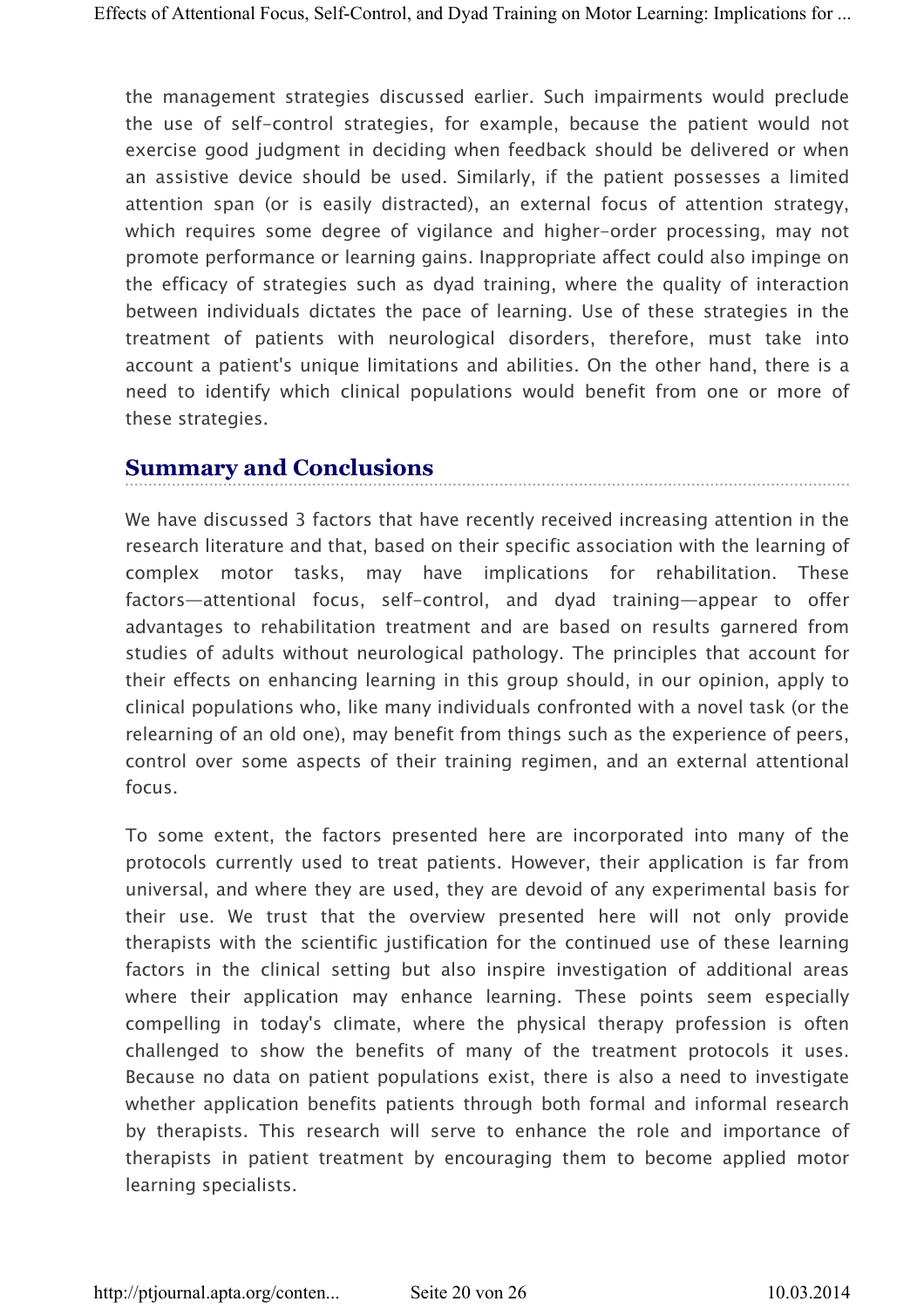Effects of Attentional Focus, Self-Control, and Dyad Training on Motor Learning: Implications for ...

# **Footnotes**

Concept/research design and consultation (including review of manuscript before submission) were provided by Dr McNevin, Dr Wulf, and Ms Carlson; writing, by Dr McNevin and Dr Wulf; and fund procurement, by Dr Wulf.

The preparation of this paper was supported, in part, by a grant from the Deutsche Forschungsgemeinschaft (PR 118/18-2) awarded to Dr Wulf.

Physical Therapy

## **References**

- 1. Winstein CJ. Knowledge of results and motor learning: implications for physical therapy. *Phys Ther*.1991 : 71:140-149. Abstract/ FREE Full Text
- 2. Fuhrer MJ, Keith RA. Facilitating patient learning during medical rehabilitation: a research agenda. Am J Phys Med Rehabil.1998; 77:557-561. CrossRef Medline
- 3. Newell KM. Coordination, control and skill. In: Goodman D, Wilberg RB, Franks IM, eds. Differing Perspectives in Motor Learning, Memory, and Control. Amsterdam, the Netherlands: Elsevier Science Publishers,1985 :295 –317.
- 4. Swinnen SP. Information feedback for motor skill learning: a review. In: Zelaznik HN, eds. Advances in Motor Learning and Control. Champaign, Ill: Human Kinetics,1996 :36–66.
- 5. Baumeister RF. Choking under pressure: Self-consciousness and paradoxical effects of incentives on skillful performance. J Pers Soc Psychol.1984 ;46:610 –620. CrossRef Medline
- 6. Bliss CB. Investigations in reaction time and attention. Studies From the Yale Psychological Laboratory.1892– 1893;1:1–55.
- 7. Boder DP. The influence of concomitant activity and fatigue upon certain form and reciprocal hand movements and its fundamental components. Comparative Psychology Monographs.1935 ;11(4).
- 8. Gallwey WT. The Inner Game of Tennis. New York, NY: Bantam Books, 1982.
- 9. Schneider W, Fisk AD. Attention theory and mechanisms for skilled performance. In: Magill RA, eds. Memory and Control of Action. Amsterdam, the Netherlands: North-Holland Publishing Co,1983 :119–143.
- 10. Vallacher RR, Wegner DM. What do people think they're doing? Action identification and human behavior. Psychol Rev.1987; 94:3-15. CrossRef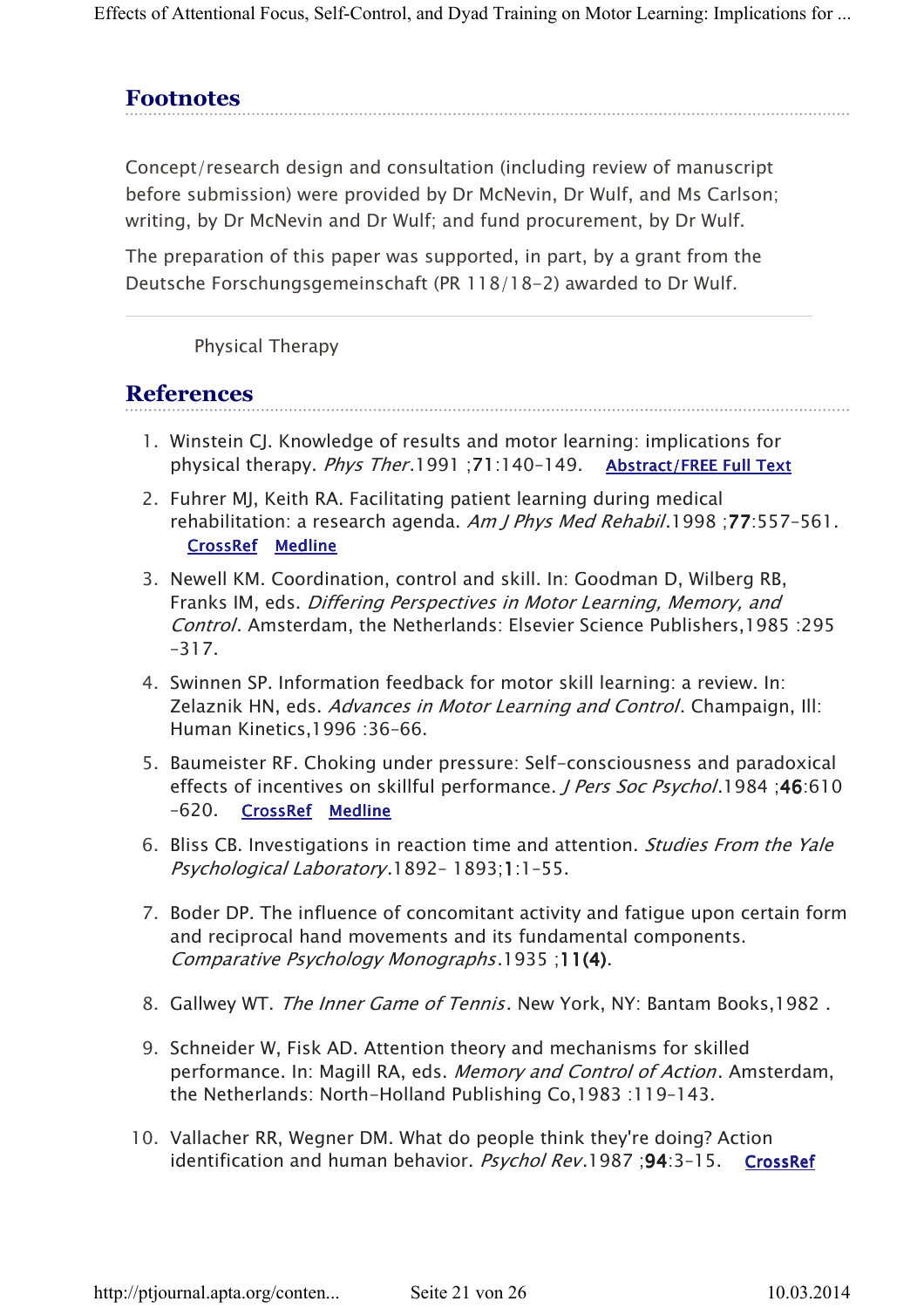- 11. Wulf G, Weigelt C. Instructions about physical principles in learning a complex motor skill: To tell or not to tell... . Res Q Exerc Sport.1997 ;68:362-367. **Medline**
- 12. Singer RN, Lidor R, Cauraugh JH. To be aware or not aware: What to think about while learning and performing a motor skill. Sports Psychology.1993 ;7:19–30.
- 13. Wulf G, Höß M, Prinz W. Instructions for motor learning: differential effects of internal vs external focus of attention. Journal of Motor Behavior.1998;30:169-179. CrossRef Medline
- 14. Wulf G, Lauterbach B, Toole T. The learning advantages of an external focus of attention in golf. Res Q Exerc Sport.1999 ;70:120–126. Medline
- 15. Shea CH, Wulf G. Enhancing motor learning through external-focus instructions and feedback. Human Movement Science.1999 ;18:553–571. CrossRef
- 16. Magill RA, Chamberlin CJ, Hall KG. Verbal knowledge of results as redundant information for learning an anticipation timing skill. Human Movement Science.1991 ;10:485-507. CrossRef
- 17. Vander Linden DW, Cauraugh JH, Greene TA. The effect of frequency of kinetic feedback on learning an isometric force production task in nondisabled subjects. Phys Ther.1993;73:79-87. Abstract/FREE Full Text
- 18. Schmidt RA, Wulf G. Continuous concurrent feedback degrades skill learning: implications for training and simulation. Hum Factors.1997;39:509-525. **Abstract/FREE Full Text**
- 19. Winstein CJ, Pohl PS, Cardinale C, et al. Learning a partial-weight-bearing skill: effectiveness of two forms of feedback. Phys Ther.1996 ;76:985–993. **Abstract/FREE Full Text**
- 20. Henry FM. Dynamic kinesthetic perception and adjustment. Res Q.1953 ;24:176–187.
- 21. Newell KM, Slifkin AB. The nature of movement variability. In: Piek J, eds. Motor Control and Human Skill: A Multidisciplinary Approach. Champaign, Ill: Human Kinetics,1998 :143–160.
- 22. Morris ME, Jansek R, Matyas TA, Summers II. The pathogenesis of gait hypokinesia in Parkinson's disease. Brain.1994 ;117:1169–1181. **Abstract/FREE Full Text**
- 23. Morris ME, Iansek R, Matyas TA, Summers JJ. Stride length regulation in Parkinson's disease: normalization strategies and underlying mechanisms. Brain.1996;119:551-568. Abstract/FREE Full Text
- 24. Janelle CM, Barba DA, Frehlich SG, et al. Maximizing performance effectiveness through videotape replay and a self-controlled learning environment. Res Q Exerc Sport.1997 ;68:269-279. Medline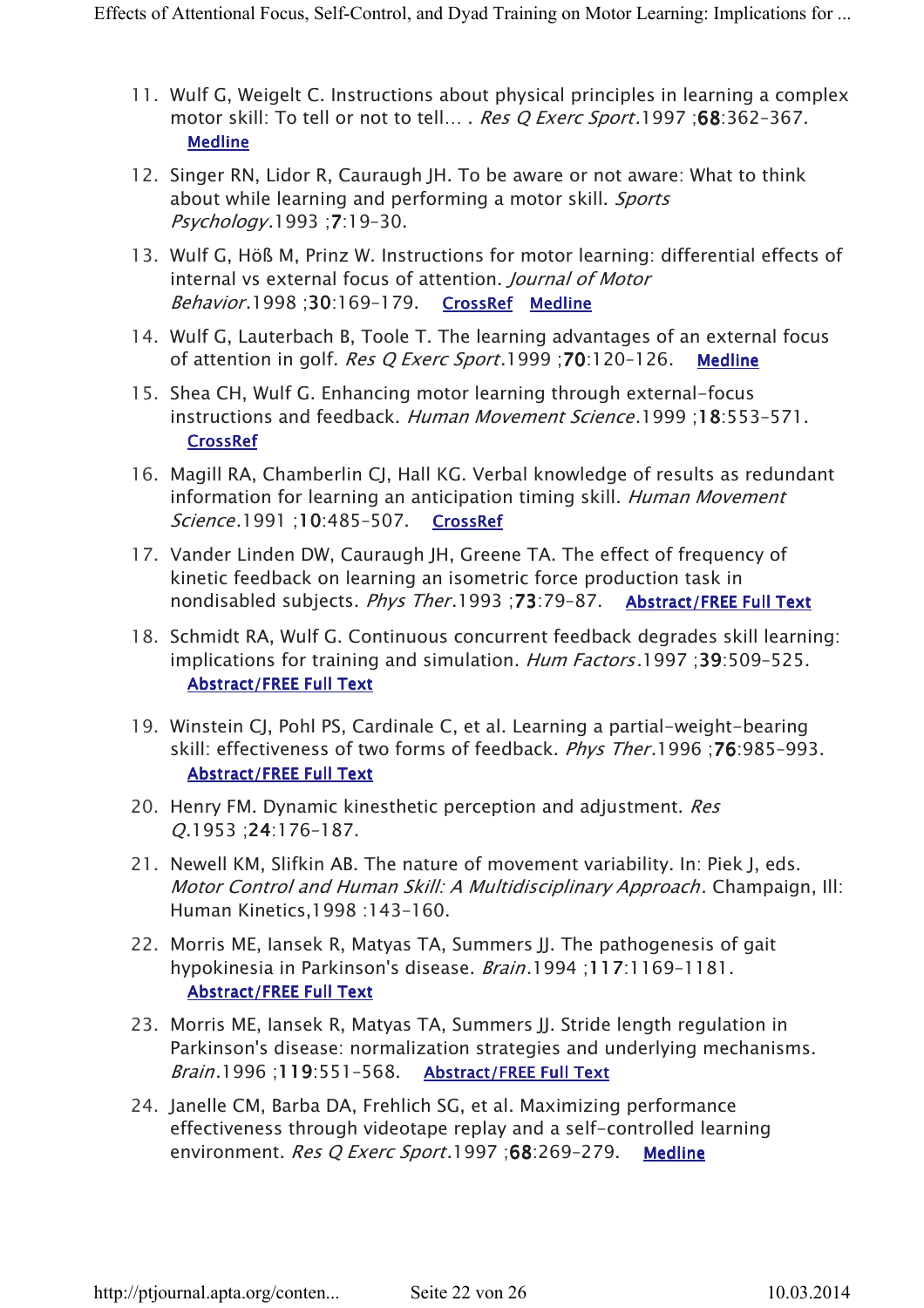- 25. Janelle CM, Kim J, Singer RN. Subject-controlled performance feedback and learning of a closed motor skill. Percept Mot Skills.1995 ;81:627-634. **Medline**
- 26. Titzer R, Shea JB, Romack J. The effect of learner control on the acquisition and retention of a motor task. Journal of Sport and Exercise  $Psychology.1993; 15(suppl):S84.$
- 27. Wulf G, Toole T. Physical assistance devices in complex motor skill learning: benefits of a self-controlled practice schedule. Res Q Exerc Sport.1999 ;70:265-272. Medline
- 28. Carver S, Scheier MR. Origins and functions of positive and negative affects: a control-process view. Psychol Rev.1990 ;97:19–35. CrossRef
- 29. Paris SG, Winograd P. How metacognition can promote academic learning and instruction. In: Jones BF, Idol L, eds. Dimensions of Thinking and Cognitive Instruction. Hillsdale, NJ: Lawrence Erlbaum Associates Inc,1990 :15–51.
- 30. Pinard A. Metaconsciousness and metacognition. Canadian Psychology.1995 ;33:27–41.
- 31. Zimmerman BJ. A social cognitive view of self-regulated academic learning. J Educ Psychol.1989 ;81:329–339. CrossRef
- 32. McCombs ML. Self-regulated learning and achievement: a phenomenological view. In: Zimmerman BJ, Schunk DH, eds. Self-Regulated Learning and Academic Achievement: Theory, Research, and Practice. New York, NY: Springer-Verlag,1989 :51–82.
- 33. Watkins D. Students' perceptions of factors influencing tertiary learning. Higher Education Research Developments.1984 ;3:33–50.
- 34. Chen D, Singer RN. Self-regulation and cognitive strategies in sport participation. International Journal of Sports Psychology.1992 ;23:277–300.
- 35. Shea JB, Morgan RL. Contextual interference effects on the acquisition, retention, and transfer of a motor skill. *J Exp Psychol: Hum Learn* Mem.1979 ;5:179–187. CrossRef
- 36. Nicholson DE, Schmidt RA. Scheduling information feedback to enhance training effectiveness. Proceedings of the Human Factors Society 35th Annual Meeting. Santa Monica, Calif: Human Factors Society;1991 :1400–1403.
- 37. Schmidt RA. Frequent augmented feedback can degrade learning: Evidence and interpretations. In: Requin J, Stelmach GE, eds. Tutorials in Motor Neuroscience. Dordrecht, the Netherlands: Kluwer Academic Publishers;1991 ;59–75
- 38. Winstein CJ, Schmidt RA. Reduced frequency of knowledge of results enhances motor skill learning. J Exp Psychol: Learn Mem Cogn.1990 ;16:677 –691. CrossRef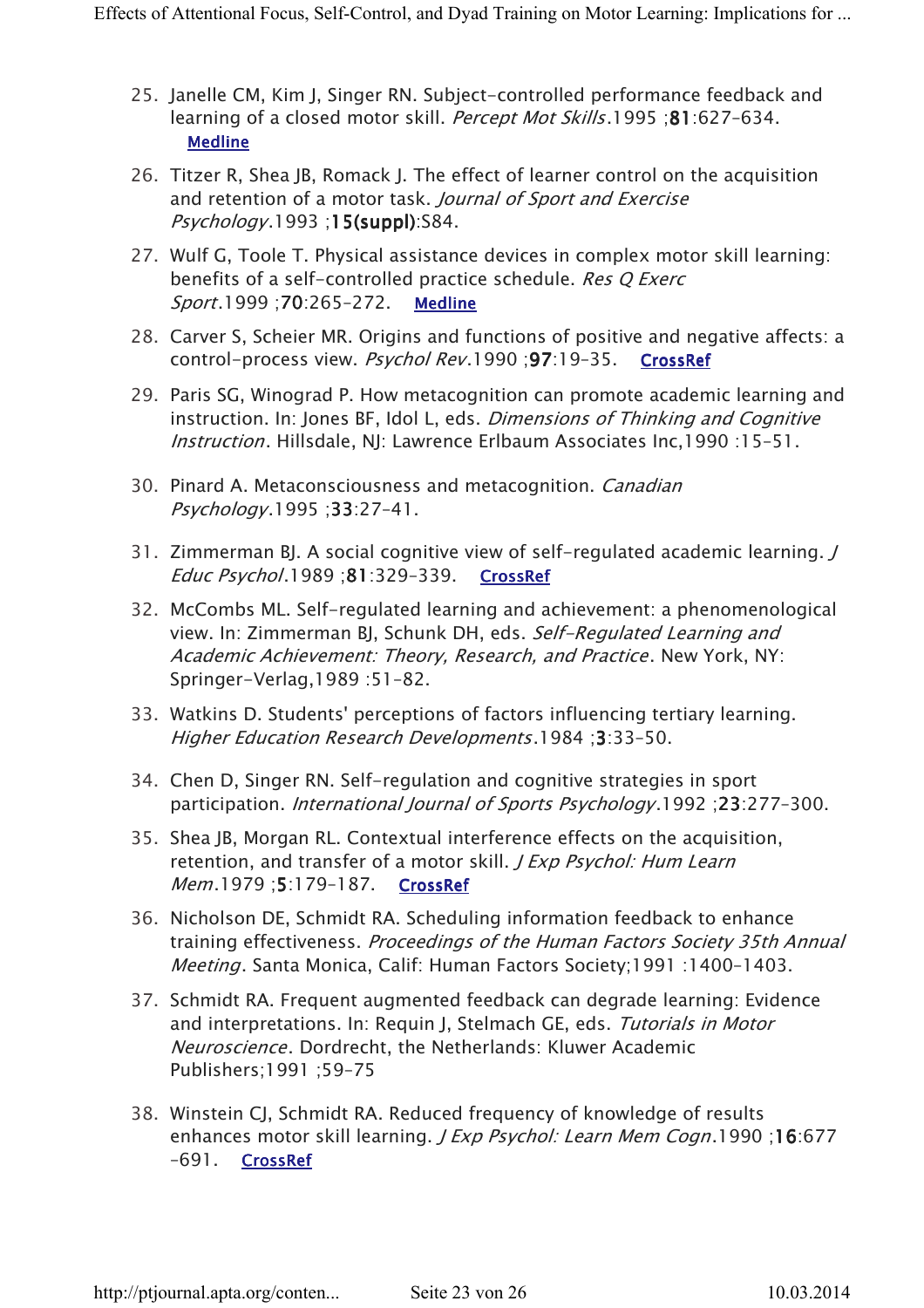- 39. Wulf G, Schmidt RA. The learning of generalized motor programs: reducing the relative frequency of knowledge of results enhances memory.  $J \, Exp$ Psychol: Learn Mem Cogn.1989;15:748-757. CrossRef
- 40. Wulf G, Shea CH, Whitacre CA. Physical guidance benefits in learning a complex motor skill. Journal of Motor Behavior.1998 ;30:367–380. CrossRef Medline
- 41. Winne PH. Inherent details in self-regulated learning. *Educational* Psychology.1995 ;30:173–187.
- 42. Bandura A. Perceived self-efficacy in cognitive development and functioning. Educational Psychology.1993 ;28:117–148. CrossRef
- 43. Boekaerts M. Self-regulated learning at the junction of cognition and motivation. *European Psychology*.1996;1:100-112. CrossRef
- 44. Hardy L, Nelson D. Self-regulation training in sport and work. Ergonomics.1988 ;31:1573–1583. Medline
- 45. McCullagh P, Weiss MR, Ross D. Modeling considerations in motor skill acquisition and performance: an integrated approach. In: Pandolf K, eds. Exercise and Sport Science Reviews. Baltimore, Md: Williams & Wilkins,1989 :475–513.
- 46. Adams JA. Use of the model's knowledge of results to increase the observer's performance. Journal of Human Movement Studies.1986 ;12:89–98.
- 47. Lee TD, White MA. Influence of an unskilled model's practice schedule on observational motor learning. Human Movement Science.1990 ;9:349–367. CrossRef
- 48. Shebilske WL, Regian JW, Arthur W, Jordan JA. A dyadic protocol for training complex skills. Hum Factors.1992 ;34:369–374.
- 49. Jordan JA. The Effectiveness of Individual and Dyadic Training Protocols for Complex Skill Acquisition in Space Fortress: A Meta-analysis [dissertation]. College Station, Tex: Texas A&M University,1997 .
- 50. Shea CH, Wright DL, Wulf G, Whitacre C. Physical and observational practice afford unique learning opportunities. Journal of Motor Behavior. In press.
- 51. Shea CH, Wulf G, Whitacre CA. Enhancing training efficiency and effectiveness through the use of dyad training. Journal of Motor Behavior.1999 ;31:119  $-125.$  Medline
- 52. Bandura A. Social Foundations of Thought and Action: A Social Cognitive Theory. Englewood Cliffs, NJ: Prentice-Hall, 1986.
- 53. Kohl RM, Shea CH. Pew (1966) revisited: Acquisition of hierarchical control as a function of observational practice. Journal of Motor Behavior.1992 ;24:247 –260. Medline
- 54. Boyce BA. Effects of assigned versus participant-set goals on skill acquisition and retention of a selected shooting task. Journal of Teaching Physical Education.1992 ;11:220–234.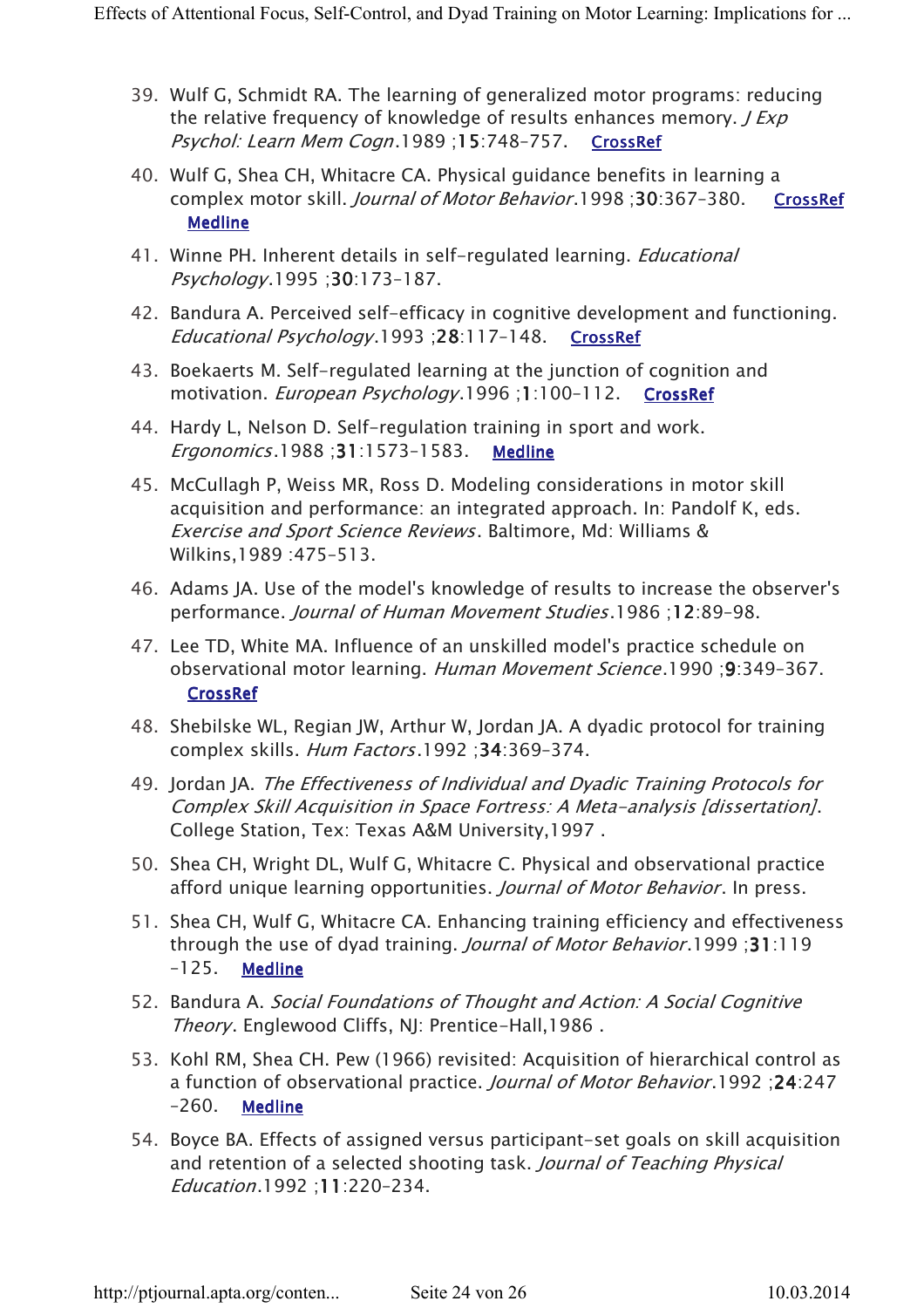- 55. Burton D. Goal setting in sport. In: Singer RN, Murphey M, Tennant LK, eds. Handbook of Research on Sport Psychology. New York, NY: Macmillan,1994 :467–491.
- 56. Kyllo LB, Landers DM. Goal setting in sport and exercise: a research synthesis to resolve the controversy. Journal of Sports and Exercise Psychology.1995 ;17:117–137.
- 57. Weinberg RS. Goal setting and performance in sport and exercise settings: a synthesis and critique. Med Sci Sports Exerc.1994 ;26:469-477.
- 58. Prislin R, Jordan JA, Worchel S, et al. Effects of group discussion on acquisition of complex skills. Hum Factors.1996 :38:404-416. CrossRef

# Articles citing this article

Effects of a predefined mini-trampoline training programme on balance, mobility and activities of daily living after stroke: a randomized controlled pilot study

Clin Rehabil October 1, 2013 27:939-947

Abstract Full Text Full Text (PDF)

Extended Exercise Rehabilitation After Hip Fracture Improves Patients' Physical Function: A Systematic Review and Meta-Analysis

ptjournal November 1, 2012 92:1437-1451

Abstract Full Text Full Text (PDF)

Corticomotor plasticity and learning of a ballistic thumb training task are diminished in older adults

J. Appl. Physiol. December 1, 2009 107:1874-1883

Abstract Full Text Full Text (PDF)

Computerized Visual Feedback: An Adjunct to Robotic-Assisted Gait **Training** 

ptjournal October 1, 2008 88:1135-1145

Abstract Full Text Full Text (PDF)

Effects of Problem-Oriented Willed-Movement Therapy on Motor Abilities for People With Poststroke Cognitive Deficits

ptjournal October 1, 2005 85:1020-1033

Abstract Full Text Full Text (PDF)